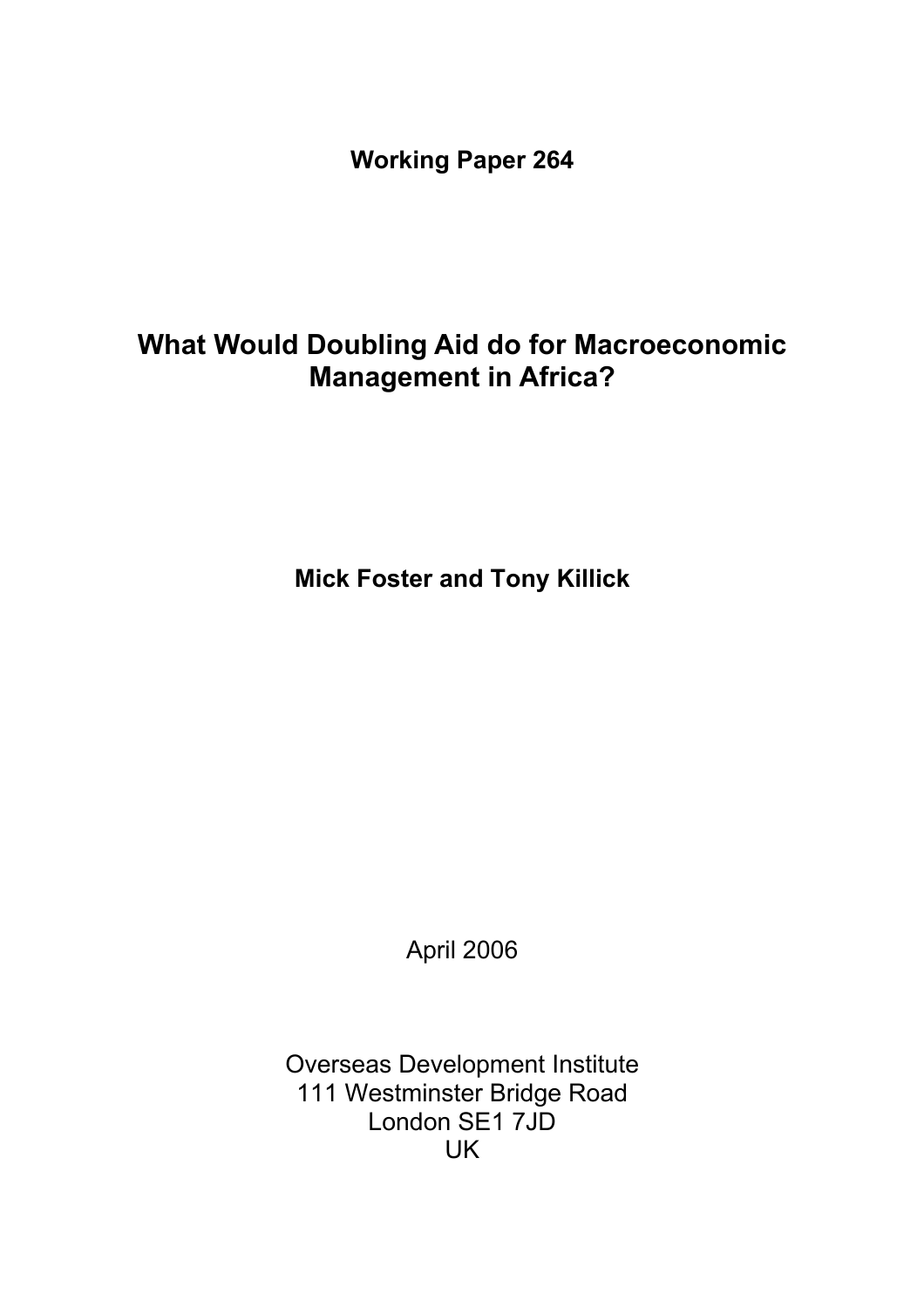### **Acknowledgements**

Mick Foster is an independent consultant and Tony Killick is a Senior Research Associate of the Overseas Development Institute. We would like to acknowledge the financial and professional support of the UK Department for International Development, which commissioned this work. We are also indebted to our colleague Paolo de Renzio for his valuable guidance and support, as well as to the authors of the various background studies underlying our paper. However, we alone are responsible for the views expressed here.

ISBN 0 85003 799 9

© Overseas Development Institute 2006

All rights reserved. No part of this publication may be reproduced, stored in a retrieval system, or transmitted in any form or by any means, electronic, mechanical, photocopying, recording or otherwise, without the prior written permission of the publishers.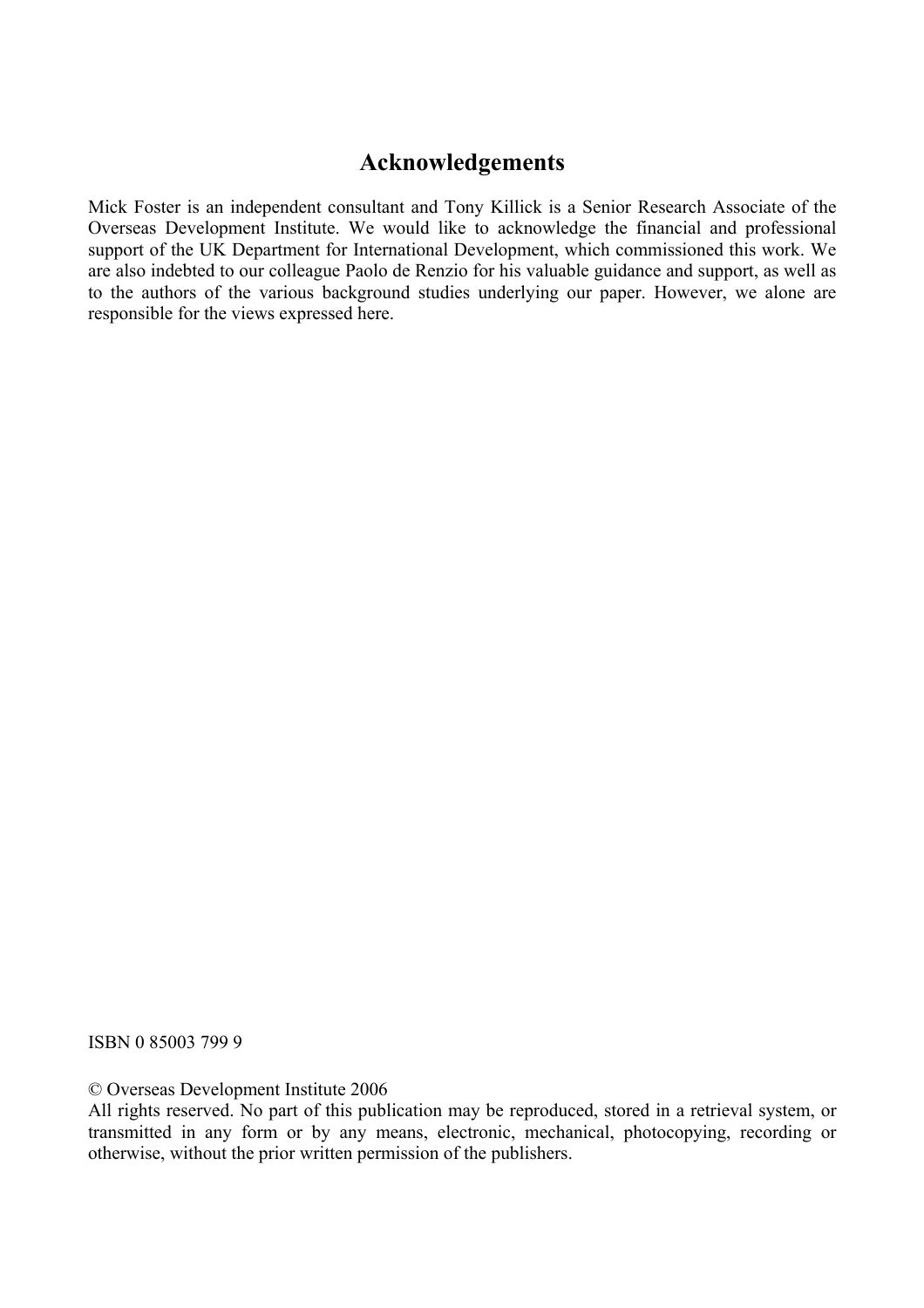# **Contents**

|     | Summary of conclusions                                | $\mathbf{V}$   |
|-----|-------------------------------------------------------|----------------|
|     | 1. Background and approach                            | 1              |
| 1.1 | Coverage of study                                     | $\mathbf{1}$   |
| 1.2 | Data problems                                         | $\mathbf{1}$   |
|     | 1.3 Approach and structure                            | $\overline{2}$ |
|     | 2. The country cases                                  | 5              |
|     | 3. How should aid surges be managed?                  | 10             |
| (a) | Lessons from commodity booms                          | 10             |
|     | (b) Desirable combinations of absorption and spending | 11             |
|     | 4. Findings from the country studies                  | 14             |
| (a) | Was the increased aid absorbed?                       | 14             |
| (b) | Was increased aid spent?                              | 16             |
| (c) | Summary of aid utilisation                            | 19             |
|     | 5. Is there a Dutch Disease problem?                  | 21             |
|     | 6. Conclusions and implications for scaling-up        | 25             |
| 6.1 | A balance sheet                                       | 25             |
|     | 6.2 The key variables                                 | 26             |
|     | 6.3 Policy implications for donors                    | 27             |
|     | 7. Works cited                                        | 29             |
| 7.1 | Background papers prepared for this study             | 29             |
| 7.2 | Other works cited                                     | 29             |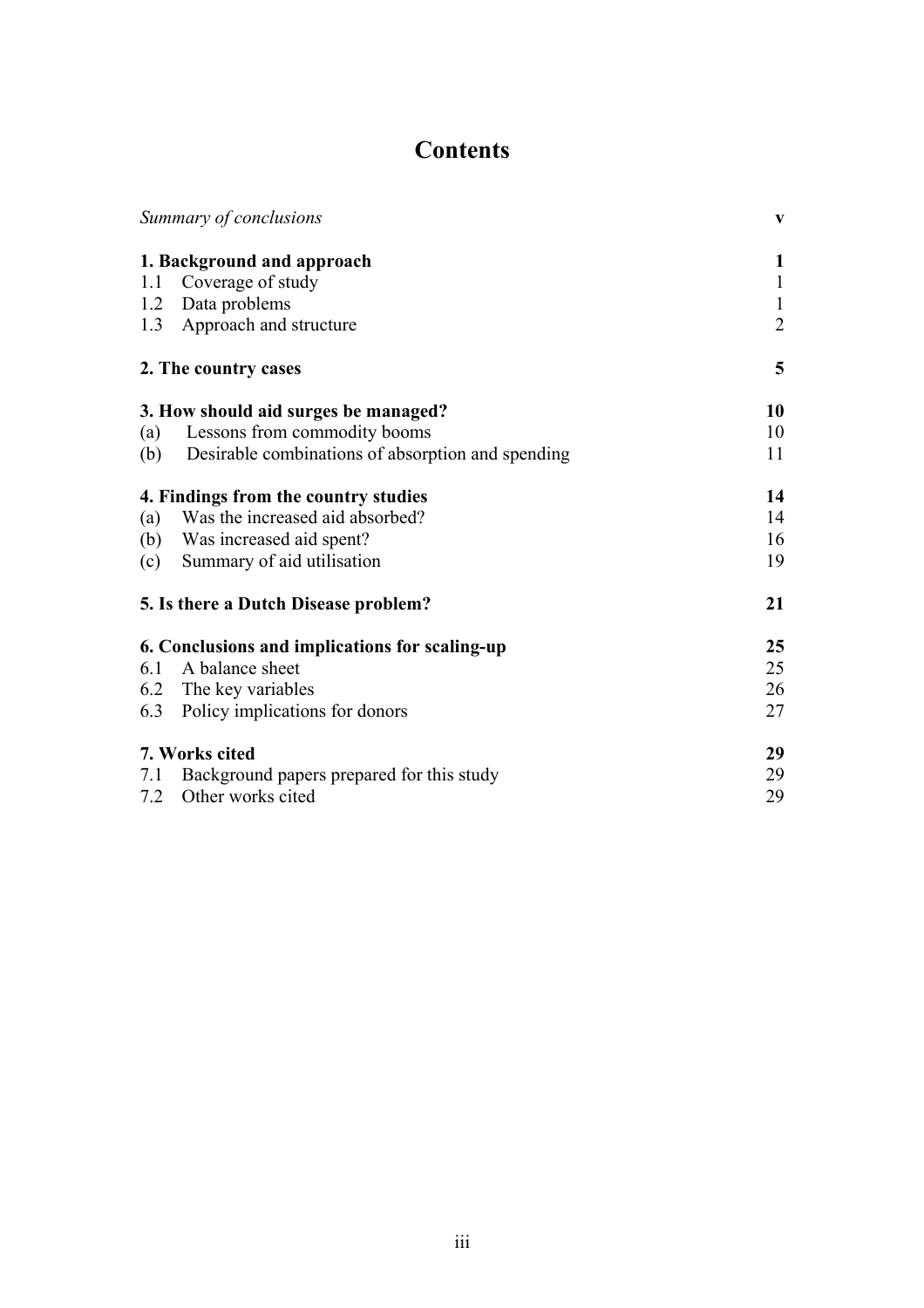| Table 1: Aid per capita, 1993-2003                                                |    |
|-----------------------------------------------------------------------------------|----|
| Table 2: Pre-surge aid dependence                                                 | 6  |
| Table 3: Aid trends in seven African countries                                    | 6  |
| Table 4: Average aid as % of GNI: 5 year periods 1970-2003                        | 7  |
| Table 5: Aid and economic performance                                             | 9  |
| Table 6: Was the aid increase absorbed?                                           | 14 |
| Table 7: Foreign-exchange reserves, in months of imports: pre- and post-aid surge | 15 |
| Table 8: Tanzania: real exchange rate and trade ratios                            | 16 |
| Table 9: Net fiscal aid as % of total net aid                                     | 17 |
| Table 10: Was aid spent?                                                          | 18 |
| Table 11: Aid utilisation by country                                              | 19 |
| Table 12: Dutch Disease indicators                                                | 21 |
|                                                                                   |    |
| Box 1: The distinction between absorption and spending of aid                     |    |
| Box 2: Consequences of spending aid that has not been absorbed: Tanzania          | 20 |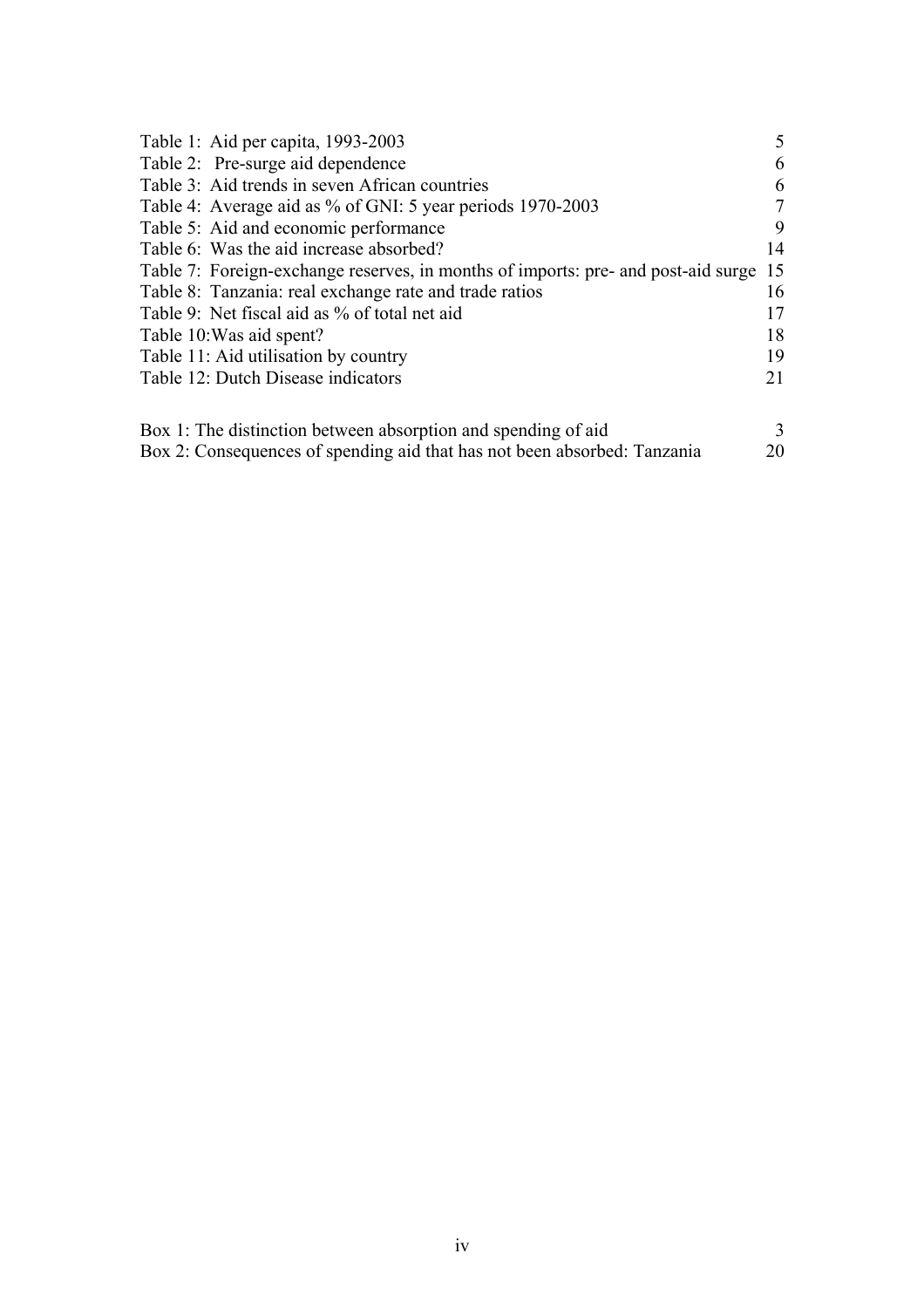### **Summary of conclusions**

The purpose of this paper is to explore the consequences for macroeconomic management of the envisaged scaling-up of aid to African countries, to report on the results of recent research and to consider the policy implications. Building on recent work from the International Monetary Fund, ODI commissioned country studies of Mauritania, Mozambique, Sierra Leone and Tanzania to examine their recent experience of aid surges. The IMF study additionally included analysis of Ethiopia, Ghana and Uganda, and was based on a distinction between the absorption and spending of aid. ODI followed this approach, but extended it to consider longer-term and more qualitative matters. ODI also commissioned a paper on the macroeconomic effects of commodity price surges, to examine what inferences might be drawn from these experiences.

The strength of the following conclusions is undermined by three factors: serious deficiencies in data on aid flows; difficulty in identifying unambiguous and relevant episodes of aid surge comparable with the scaling-up that is projected for the next few years; and a bias in country coverage towards those which donors regard as having good policy reform records. In retrospect, we also regret that we did not pay more attention to the influence on aid surges on the quality of state spending decisions, a factor which emerges as rather crucial in our analysis. These limitations should be kept in mind when reading the following chief conclusions:

- The countries in question were already highly reliant on aid prior to their aid surges. This added to the potential extent of macroeconomic repercussions from the aid increases.
- The record for these countries reveals great year-on-year and medium-term aid volatility, with large swings in aid receipts and past surges followed by aid declines. This has coloured the policy responses of recipient governments. The current donor promise to increase aid for the MDGs and sustain it thereafter would, if implemented, represent a sharp break from past experiences.
- Evidence from the literature on commodity booms emphasises a strong link between terms of trade movements and fluctuations in economic activity. It further shows that gains to output or income from booms have often been at best meagre and short-lived, while the costs resulting from subsequent price declines have been both significant and of longer duration. Additional revenues have often been badly spent, with deterioration in the quality of public expenditures.
- In considering the macro consequences of an aid surge, it is the extent to which the resulting increased availability of foreign exchange is absorbed – in the form of a widened balance of payments current account deficit – which is critical. It is only when additional foreign resources enter the economy that aid has an impact on the levels of production, consumption and investment that the economy can attain.
- The most appropriate policy response to an aid surge cannot be identified without reference to a rather wide range of considerations. The need for a case-by-case approach is indicated. The closest to a general golden rule is for government to avoid large excesses of spending over absorption, as such excesses threaten to generate inflationary pressures with adverse consequences for growth, poverty reduction and the private sector.
- In the cases studied, governments proved more willing or able to spend aid than to absorb it (see Table 11). In none of the seven cases was the aid increase both fully absorbed and fully spent. This result is clearly contrary to what is preferred by many donors.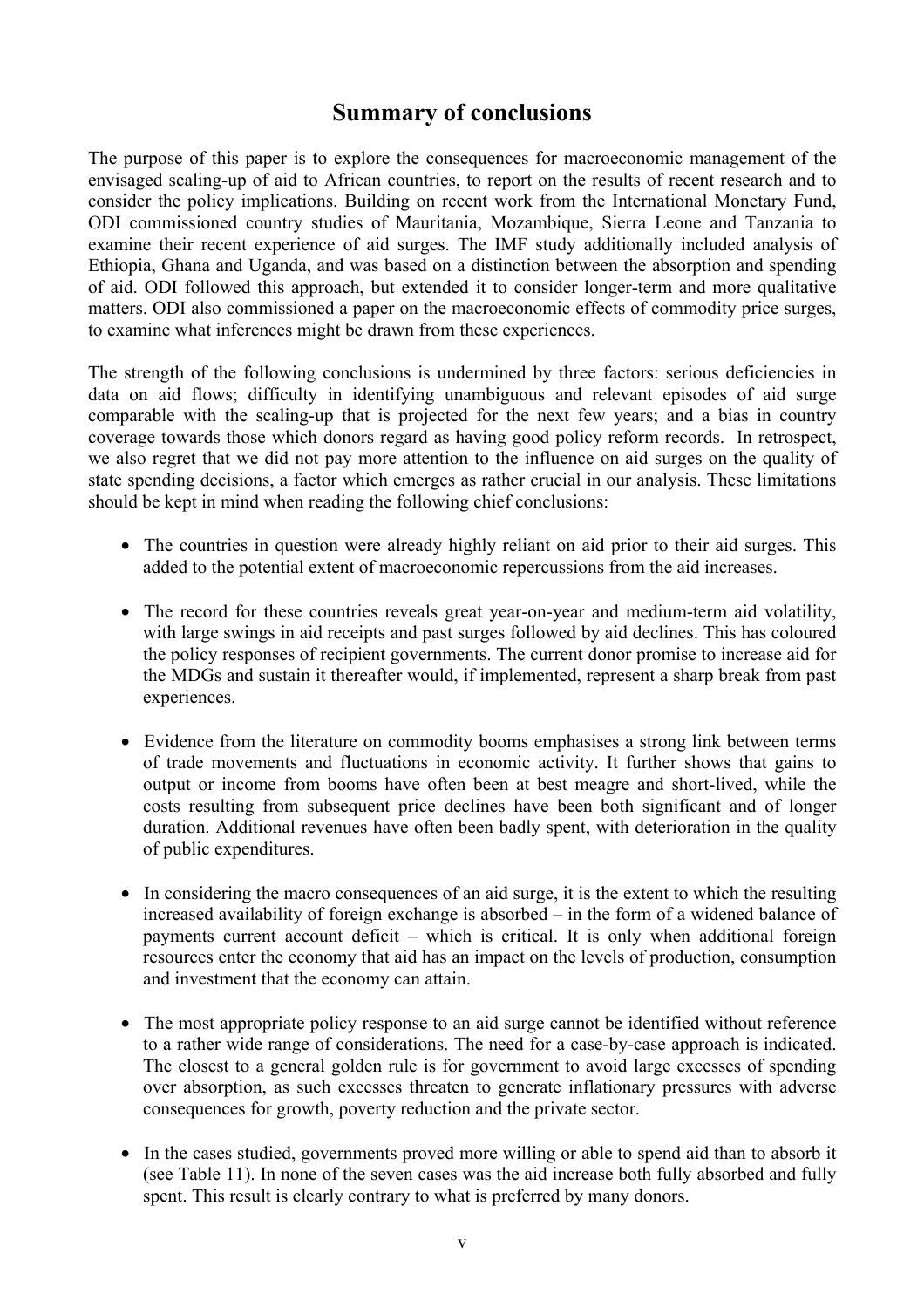- The country cases produced little evidence of aid increases resulting in symptoms of Dutch Disease. However, this was partly because governments consciously sought to avoid this (hence the limited absorption). For this and other reasons, we regard the issue of whether a large scaling-up of aid would induce Dutch Disease problems as unresolved. There is logic and evidence pointing in both directions and we caution against assuming that a doubling of aid to African countries would not induce this type of macroeconomic difficulty. Much would depend on how the aid was deployed and on its productivity.
- Looking at macroeconomics overall, while the envisaged doubling of aid would bring real benefits, there is a risk that it could be accompanied either by exchange-rate appreciations or counter-productive excesses of spending over absorption. Serious declines in the quality of public spending may also occur, which would reduce the benefits derived. The potential for major gains is clear but there are reasons for doubting whether this potential will be substantially realised.
- We see the following as the main determinants of the eventual outcome:
	- $\triangleright$  the degree of co-ordination of fiscal and monetary policy within recipient countries;
	- $\triangleright$  the perceived predictability of the aid increases. Based on past experiences, it would be reasonable and responsible for recipient governments to plan on the basis that the aid surge will not be sustained;
	- $\triangleright$  the quality of public financial management and the degree of donor influence on that; and
	- $\triangleright$  the quality of aid data flows to permit evidence-based macro policy decision-making.
- Finally, there are important lessons for the policies of donor governments and IFIs:
	- $\triangleright$  It is crucial to increase the reliability and predictability of aid, and to construct credible mechanisms for convincing recipients that the unreliability of past promises will not be repeated. Mechanisms such as the proposed International Financing Facility can underpin global aid flows, but they need to be supported by credible action to limit the volatility of aid to individual countries.
	- $\triangleright$  Given that scaling-up of aid should generally be accompanied by increased absorption if it is to avoid undesirable consequences, there needs to be more explicit agreement as to how the foreign exchange will be absorbed, as well as how budget resources will be spent. This has implications for the content of IMF policy advice and programmes. In particular, there is an urgent need for governments and their development partners to return to the fundamentals of relieving growth constraints and, in particular, the supply-side and other constraints on export success.
	- $\triangleright$  Rapid increases in aid stand a good chance of being wasted unless they are provided in the context of more carefully prioritised plans than exist at present. Failing this, there is a risk that donor disillusion will develop, leading to broken promises which leave recipient governments with the familiar problem of transient benefits succeeded by high costs as they try to run expanded services and infrastructures with lower than expected resources.
	- $\triangleright$  Donors should accept the politically unpalatable fact that there is a range of circumstances in which it makes sense for recipient governments to use all or part of an aid surge to add to reserves, external and domestic. Where there are good reasons for thinking that the tax system is holding back private sector growth, using aid as an opportunity for tax reform can also be legitimate.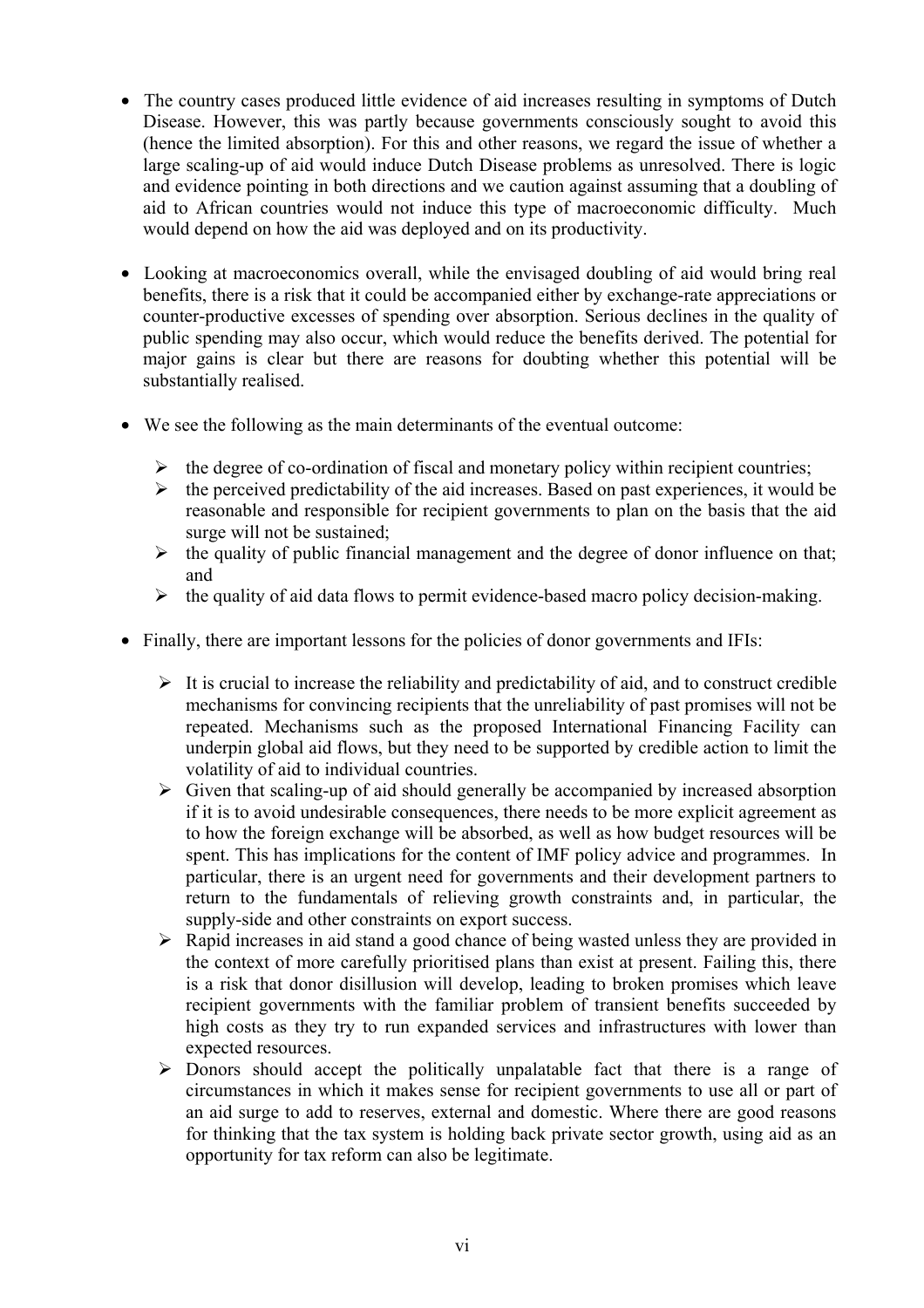## **1. Background and approach**

Britain and other donor governments have committed to double aid to Africa by 2010. The prospect of such a 'scaling-up' sounds a blessing to Ministers of Finance struggling to balance their budgets but the reality is more complex. Many African countries already receive large aid inflows relative to the scale of their economies and budgets. A doubling of this could bring in extra foreign exchange, investible resources and government revenues on a scale typically equivalent to a fifth of national income, 100% of existing investment and a very large proportion of tax revenues. Whatever the benefits, a 'macroeconomic shock' on this scale could not fail to have large balance of payments and monetary and fiscal consequences, posing real challenges for economic management. There are also related questions about absorptive capacity. The purpose of this paper is to explore the consequences of aid scaling-up for macroeconomic management, to report on the results of recent research and to consider the policy implications.

### **1.1 Coverage of study**

This synthesis paper tries to distil some general lessons and findings on the macroeconomic consequences of scaling up aid flows. It draws on three main sources:-

- i. four country case studies commissioned by ODI (Mauritania, Mozambique, Sierra Leone, Tanzania);
- ii. a recent IMF study of the macroeconomic consequences of scaling up aid that presented five country case studies based on a common analytical framework (Ethiopia, Ghana, Mozambique, Tanzania, Uganda) (IMF, 2005; Aiyar et al., 2005); and
- iii. a review of the literature on commodity export booms, to explore whether it provides lessons relevant to the macroeconomics of increased aid.

Two of the countries covered by ODI were also studied by the IMF, giving a total sample of seven countries. The ODI studies were commissioned before the IMF study was produced, and did not have a common methodology. In order to facilitate the drawing of conclusions, an attempt has been made to apply a broadly similar analytical framework to present some of the material from the two ODI cases not covered in the IMF study.

The focus on Africa is appropriate, given that the region has by far the highest relative aid levels, and is expected to receive the steepest increase in future aid in order to reach the MDGs. According to projections by OECD/DAC, aid to Africa is expected to more than double between 2004 and  $2010$ <sup>1</sup>

### **1.2 Data problems**

There are serious disparities in data on aid between different sources. The OECD/DAC publishes data on donor commitments and disbursements, based on donor self-reporting, and is the source for statistics published in the World Bank's *World Development Indicators*. Independently, governments collect data on donor commitments and disbursements. These tend to differ from the OECD/DAC statistics and to be generally lower for a number of reasons:

 $\overline{a}$ 1 See oecd.org/dataoecd/57/30/35320618.pdf.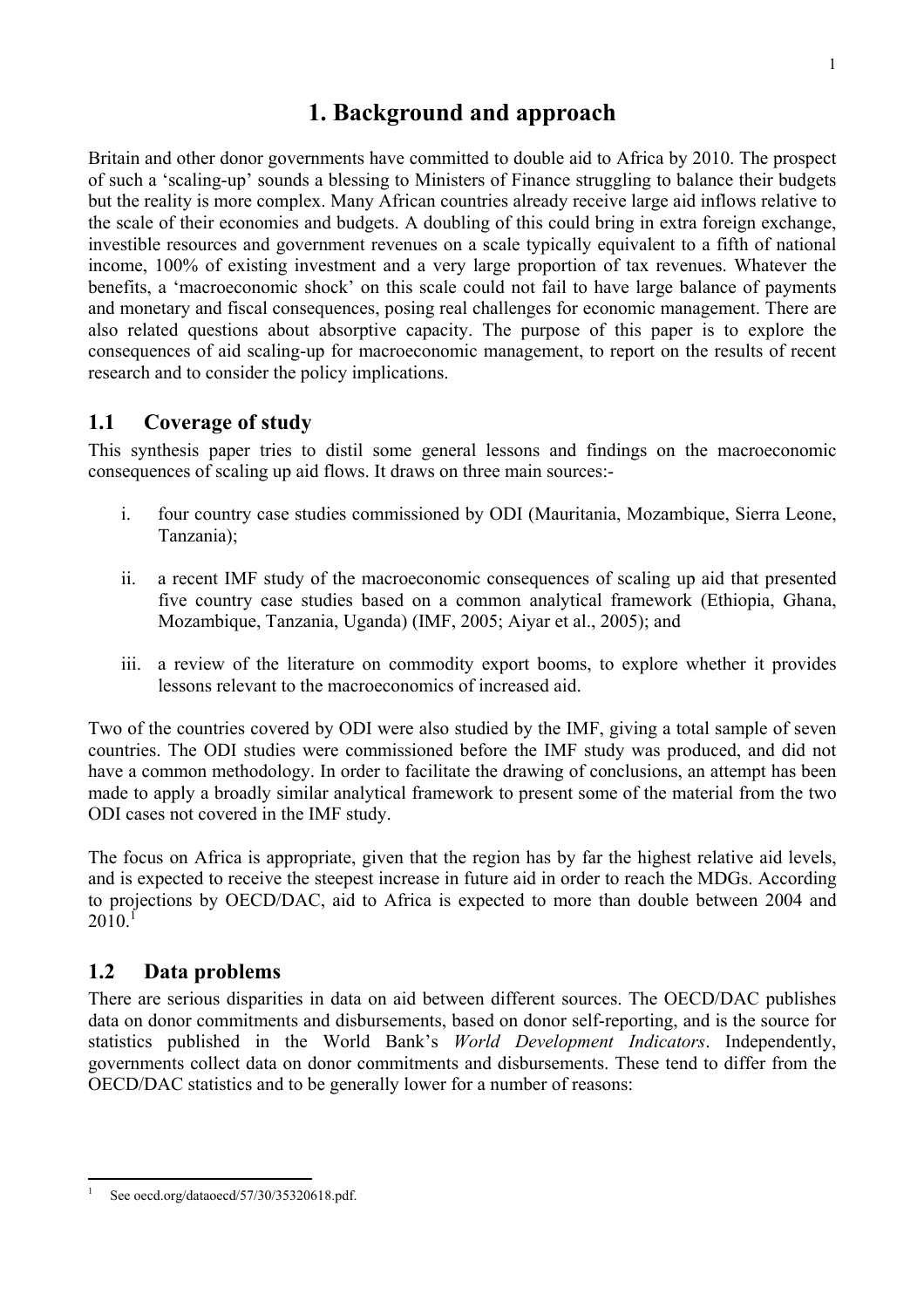- i. donors do not declare the full cost of technical assistance to government and may include quasi-administrative costs of managing the programme in aid statistics, which they may also decline to declare;
- ii. not all aid goes to government, and donors do not necessarily report support channelled through NGOs. There are also risks of double counting for such support;
- iii. aid given to a particular country may come through more than one route, and data on centrally managed programmes may not always be known by donors reporting locally;
- iv. donors do not always report their disbursements, or may report them only to the recipient institution, which may not necessarily report them to the Ministry of Finance;
- v. only a proportion of aid notionally designated as going to the government passes through its budgetary processes. Concentrating on this part of aid may give an inaccurate impression of the overall trend; and
- vi. donor data may refer to different financial years and different currencies, and may be reported as 'disbursed' at a different point in the processing of the transaction.

In varying degrees, all our country studies struggled with the absence of reliable, let alone definitive, data on aid receipts and no doubt the same difficulties affected the IMF study. In some cases, these problems were compounded by weaknesses in country macroeconomic data, most notably in the case of Sierra Leone, whose statistical series were severely disrupted by civil war. The Mozambique paper accurately refers to aid data as being 'seriously and famously not accurate'.

The reliability of the following analysis, and conclusions reached, are inevitably qualified by these data problems. Indeed, one of the policy inferences – unfortunately an all too familiar one – is the urgent need for improved data if the management and effectiveness of aid are to be improved.

In all honesty, it should also be admitted that we found it difficult to identify unambiguous and relevant country cases of large aid surges. This reinforces the need for caution when drawing general conclusions from the cases identified. In Mauritania, for example, what is treated as an aid surge could equally well be regarded as a fluctuation around a rather flat trend, and the value of the Sierra Leone study is limited by its special circumstances as a country emerging from a recent civil war.

### **1.3 Approach and structure**

ODI did not seek to impose a uniform methodology on its country studies, although the terms of reference were common to all of them. It was believed that each case would have important particularities and that to impose a single framework would risk losing a good deal of richness in the analysis. Against this, the IMF (2005) study, which was more in the nature of desk research, did follow a common framework across its countries and the advantages of that were revealed by the comparability of their country results.

In what follows, we seek to combine the strengths of both approaches, by applying the basic IMF methodology to all cases, so far as the data permit, while at the same time going beyond the IMF framework in a number of respects.

One important area in which we depart from the Fund approach is by making more of a distinction between the short run (which is what the Fund paper is mainly concerned with) and the longer term. The point of this is that, while it is justifiable for short-term analysis to take institutions as given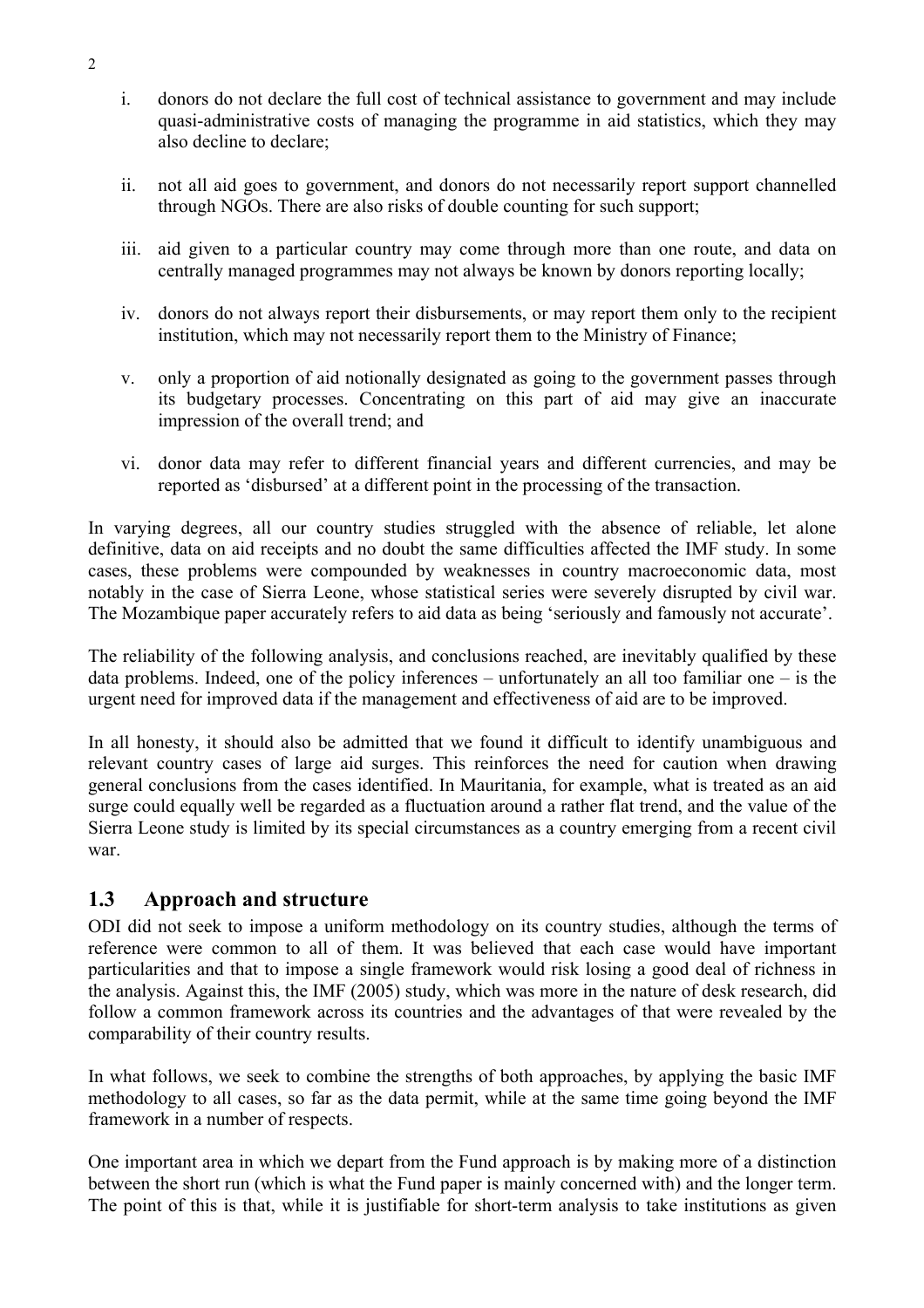and to disregard the supply-side effects of aid inflows, for the longer term both factors need to be taken into account more.

For the purposes of short-term analysis and in the spirit of the IMF paper, a key distinction is made between the absorption and spending of aid inflows. When aid is transferred to an economy, it is useful to distinguish between the transfer of foreign exchange and the spending that it helps to finance. The foreign exchange accrues in the first instance to the central bank reserves, while the recipient of the aid (usually the government, although it could be an NGO) is credited with the value in domestic currency, which is available to spend or save. If the aid is provided 'in kind', the spending of the aid is simultaneous with the use of the foreign exchange. Even in this case, the distinction is valuable, however, since the aid might pay for imports that would otherwise have been funded from other sources, increasing both the foreign exchange available for other purposes and the domestic bank balances available for spending. We follow the IMF in referring to the utilisation of the foreign exchange as 'absorption', and to the utilisation of the domestic counterpart as 'spending' of the aid (Box 1).

#### **Box 1: The distinction between absorption and spending of aid**

When aid is transferred to an economy the foreign exchange accrues in the first instance to central bank reserves, while the recipient government is credited with the value in domestic currency. We refer to the utilisation of the foreign exchange as 'absorption', and to the utilisation of the domestic counterpart as 'spending' of the aid. Aid is 'absorbed' when the balance of payments current account deficit (excluding aid) increases, either because more is imported or increased domestic demand causes producers to export less. Aid is 'spent' when the fiscal deficit (excluding aid) increases, either as a result of higher government expenditure, or lower domestic revenue.

- *Absorption* is defined as the widening of the current account deficit (excluding aid) due to more aid. Absorption depends both on exchange rate policy and on policies that influence the demand for imports.
- *Spending* is defined as the widening of the fiscal deficit (excluding aid) due to additional aid.

The importance of this distinction is that aid only enables an economy to invest and consume more by financing an increase in imports. If the aid is simply spent on domestically produced goods and services, it does nothing to increase their supply. Unless there is spare capacity in the economy, the inevitable result is an increase in inflationary pressures.

The importance of the distinction is that aid only enables an economy to invest and consume more than it otherwise would, by financing an increase in net imports of goods and services. Real resources are only transferred when the aid results in an increase in net imports. If the aid is simply spent on domestically produced goods and services, it does nothing to increase their supply. Unless there is spare capacity in the economy, extra local expenditure financed by aid will simply squeeze out existing customers for the goods and services bought with the aid. If the increased expenditure financed by aid does not result in increased net imports, it achieves nothing that could not be achieved through expansionary domestic fiscal and monetary policy.

The qualification in the last paragraph concerning the existence of spare capacity is potentially important, however. All economies operate within their production possibility boundaries, perhaps especially so in Africa, and in that sense there is always spare capacity. However, the obstacles to eliminating this are often profound and long-term, and it is only exceptionally the case in African economies that much of the spare capacity is a result of demand deflation. In that sense, the assumption of full capacity has justification, at least in the short term. However, we should note as a special case the situation of economies bouncing back after civil conflict or some other major catastrophe, such as Sierra Leone. In such cases, it is indeed possible to achieve quite rapid increases in output by improved utilisation of production capabilities that had been dislocated by the catastrophe.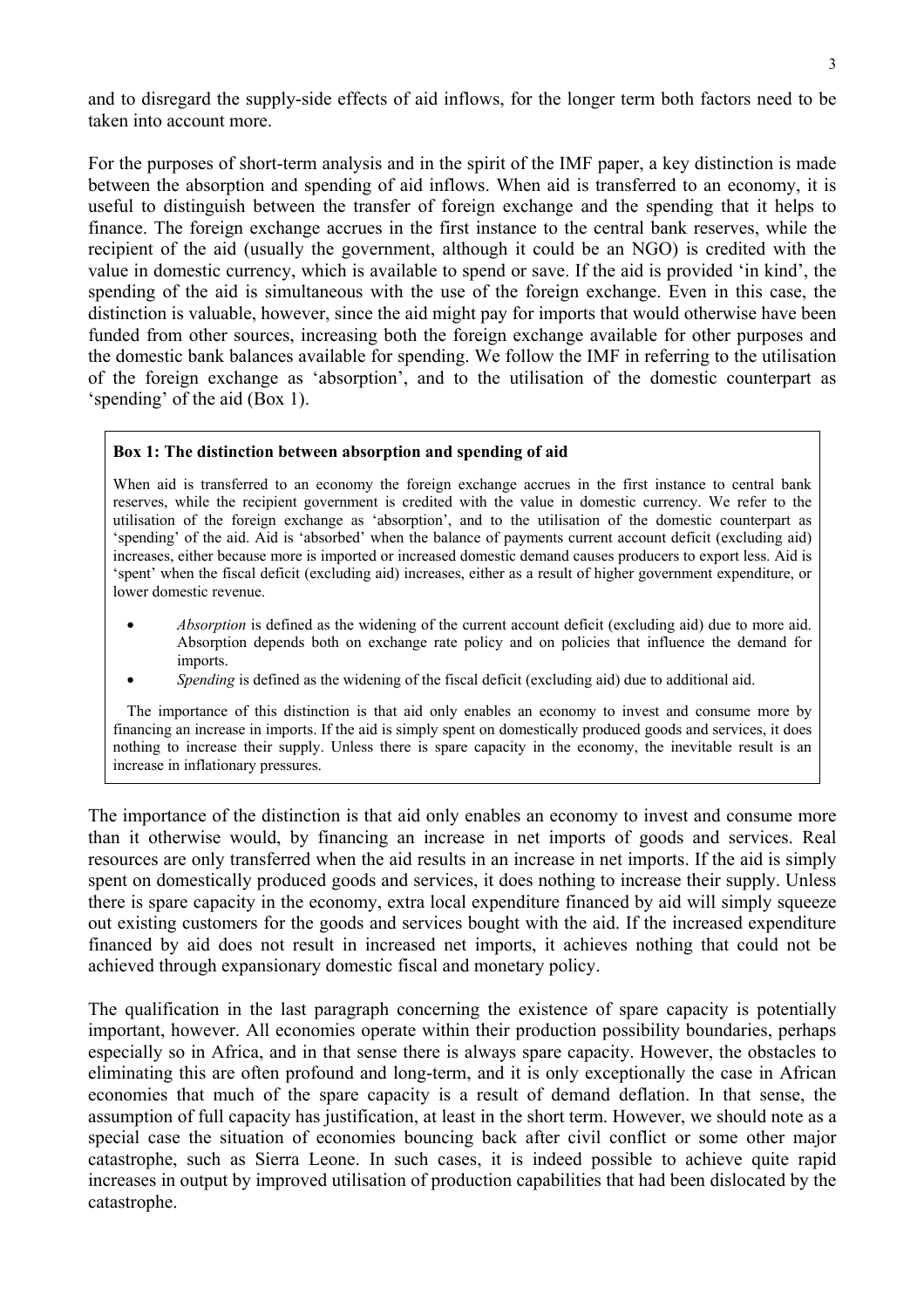4

When aid is spent on local goods and services, the normal route is that donors provide foreign exchange to the central bank, which credits the government account with the local currency equivalent. Absorbing the aid requires the central bank to sell the foreign exchange to finance imports. This may require some appreciation of the real exchange rate to persuade the market to buy the foreign exchange. The extent of the real appreciation will depend on the responsiveness of imports and exports to changes in the level of demand and in relative prices. The necessary adjustment may come through first round effects (government uses the aid to finance imports) or through indirect second round effects (those from whom government makes purchases increase their net imports). The necessary adjustment can come either through increased demand for imports, or through reduced supply of exports as firms respond to increased demand and better relative prices by diverting some of their output to the domestic market. In African-type economies, there are typically limited possibilities of switching export production to meet domestic demand, so the main adjustment is likely to be effected by increased imports.

The adjustment in relative prices that may be required to enable the increased aid to be absorbed may raise fears of 'Dutch Disease', whereby the traded goods sectors of the economy lose competitiveness as a consequence of exchange-rate appreciation. If the traded goods sectors are regarded as particularly important because of their leading role in transferring technology, it is argued that the need for a real appreciation can damage the long-run growth potential of the economy. The benefits of the aid-funded expenditures would need to be offset against any negative effects.

The remainder of this paper is structured as follows. Section 2 sets out some salient facts about the countries studied, particularly the recent histories of aid flows into them. Section 3 then briefly considers what might be an ideal policy response to an aid surge, drawing on lessons from past commodity booms and examining the factors which might determine an optimal policy response. The determination of an optimal response turns out to be more complex than might have been expected.

Section 4 presents findings from the country studies, applying the absorption-spending distinction just described, and Section 5 takes this further by focusing on the important question of whether an aid surge is likely to generate Dutch Disease symptoms. Section 6 concludes and examines the implications of the study for the scaling-up of aid.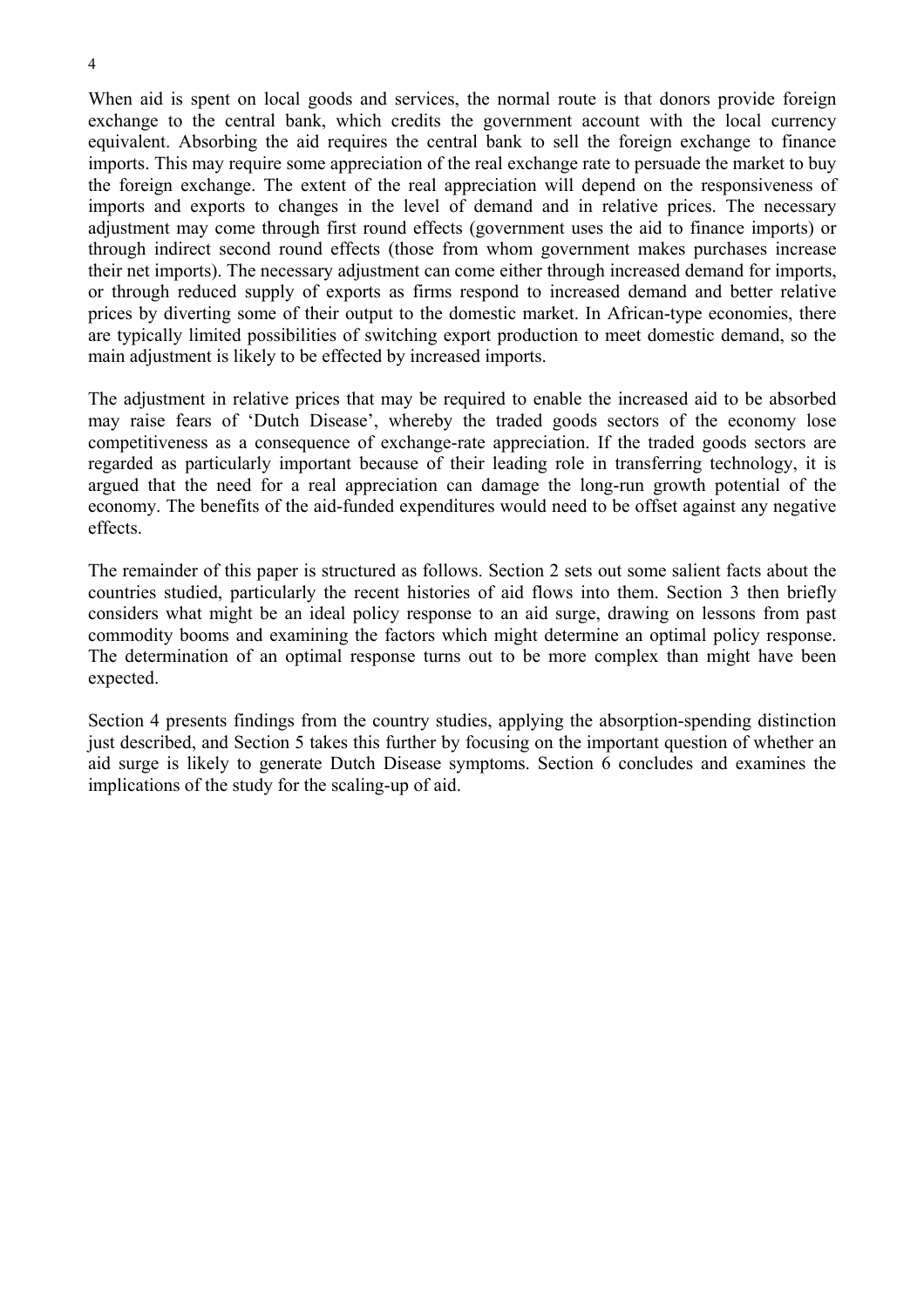### **2. The country cases**

The 1990s were a period of declining aid and it proved difficult to identify countries that had experienced a genuine aid surge. Table 1 shows per capita aid in our selected countries, based on donor self-reported data from the *World Development Indicators*. The 'aid surge' periods identified for the purposes of this paper are marked in bold type. The main point that emerges from this table is that, with the possible exception of Tanzania and Sierra Leone, the most recent aid surge leaves aid per capita in real terms no higher than in the early-to-mid-1990s; in most cases it is lower if a three-year moving average is taken.

| <b>COUNTRY</b> | 1993 | 1994 | 1995 | 1996 | 1997 | 1998 | 1999 | 2000 | 2001 | 2002 | 2003 |
|----------------|------|------|------|------|------|------|------|------|------|------|------|
| Ethiopia       | 20   | 20   | 16   | 14   | 10   | 11   | 10   | 11   | 17   | 19   | 22   |
| Ghana          | 38   | 32   | 37   | 36   | 27   | 37   | 32   | 31   | 32   | 32   | 44   |
| Mauritania     | 149  | 119  | 100  | 115  | 98   | 66   | 85   | 80   | 98   | 124  | 85   |
| Mozambique     | 79   | 78   | 67   | 55   | 57   | 61   | 47   | 50   | 52   | 111  | 55   |
| Sierra Leone   | 48   | 63   | 46   | 40   | 25   | 22   | 15   | 36   | 67   | 67   | 56   |
| Tanzania       | 34   | 34   | 30   | 29   | 30   | 31   | 30   | 30   | 37   | 35   | 47   |
| Uganda         | 32   | 38   | 41   | 33   | 38   | 29   | 26   | 35   | 33   | 26   | 38   |

|  |  | Table 1: Aid per capita, 1993-2003               |  |
|--|--|--------------------------------------------------|--|
|  |  | (in current US\$, based on donor self-reporting) |  |

Source: World Bank (2005), *World Development Indicators.* 

For most purposes, when looking at the macroeconomic impact, changes in the level of aid relative to the size of the economy are most relevant. Table 2 sets out standard aid dependency ratios as they stood at the beginning of the identified aid surge periods, while Table 3 looks at aid trends in relation to GDP. The figures in Table 3 are derived from national sources, either made available by the government or from IMF data derived from government sources. A focus on aid as a share of GDP introduces the possibility that the ratio may fluctuate as a result of changes in GDP rather than changes in aid. Comparison of Table 1's per capita aid figures and Table 3 aid-to-GDP figures is generally reassuring on this point. There are differences in the year-to-year figures (reflecting both GDP growth fluctuations and differences between donor-reported figures and receipts recorded by the country), but the aid increases are present in both series.

Table 2 shows that, with few exceptions, the countries in question, when compared with sub-Saharan Africa or low-income countries as a whole, were already highly reliant on aid even before the increases in aid under study, even though still higher ratios often applied in earlier years. One of the implications of this dependency is that changes in aggregate aid levels, and the way these are managed, are of major macroeconomic importance in all of the countries included in this study.

The significance of this is underlined by the data in Table 3, showing that several of the countries have experienced great year-on-year volatility. Of the countries listed, Ethiopia, Mozambique, Uganda and Sierra Leone clearly had a significant surge in both gross and net aid flows in relation to GDP, though the Sierra Leone experience relates in part to post-war reconstruction and needs to be seen in the context of significant UN peace-keeping expenditures that may have exceeded ODA in some years but on which data is unavailable. Ghana and Mauritania both experienced extreme volatility of aid flows. In the case of Mauritania, 1998 was freakishly low, while 2002 was freakishly high due to the timing of EU fisheries compensation payments: with these two years stripped out, the trend is rather flat. In the case of Tanzania, the increase in aid from the late 1990s represented a recovery from earlier decline, and the aid/GDP level remains below the level reached in the mid 1990s.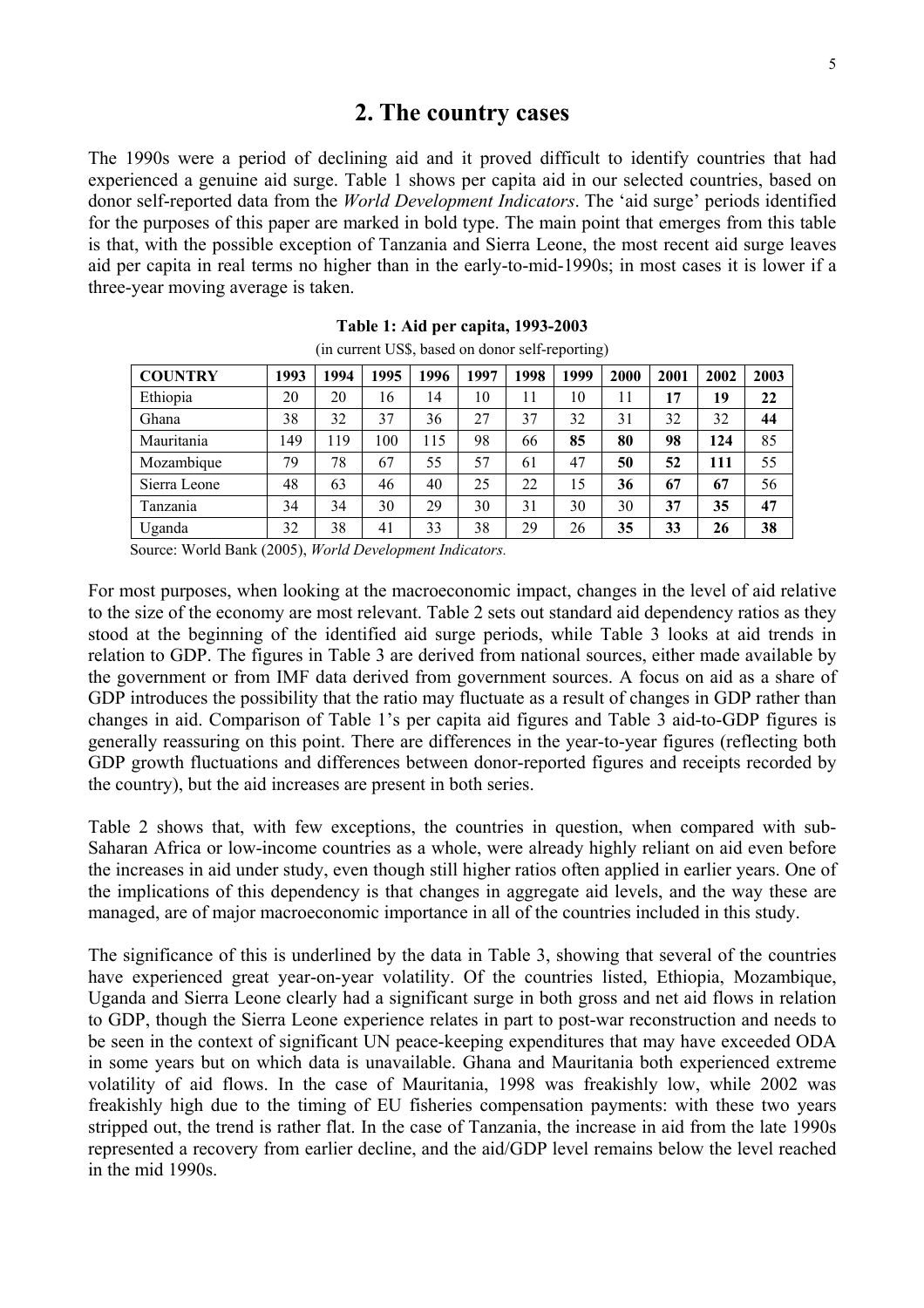|  | Table 2: Pre-surge aid dependence |  |  |
|--|-----------------------------------|--|--|
|--|-----------------------------------|--|--|

|                               | Aid/GNI | Aid/gross capital<br>formation | <b>Aid/imports</b> | Aid/total govt.<br>expenditures |
|-------------------------------|---------|--------------------------------|--------------------|---------------------------------|
| Mauritania                    | 17      | 87                             | 33                 | 66                              |
| Mozambique                    | 28      | 62                             | 20                 | (52)                            |
| Sierra Leone                  | 46      | 564                            | 110                | $49^{\dagger}$                  |
| Tanzania                      | 13      | 78                             | 54                 | 33                              |
| Ethiopia                      | 18      | 96                             | 54                 | (67)                            |
| Ghana                         | 13      | 51                             | 19                 | n.av                            |
| Uganda                        | 14      | 69                             | 48                 | 64                              |
| Sub-Saharan Africa**          | 5       | 23                             | 11                 | n.av                            |
| All low income<br>countries** | C       | 11                             | 8                  | n.av                            |

(aid dependency ratios (%) for year immediately prior to, or at commencement of, surge period)

Notes: \*On-budget aid only, \*2001 figures, † On-budget aid only. Authors' estimates in parentheses. Sources: World Bank (2005), *World Development Indicators;* ODI country case studies.

| ibic 9. And trends in seven Antican countries |      |      |      |      |      |        |      |      |      |
|-----------------------------------------------|------|------|------|------|------|--------|------|------|------|
| Country                                       | 1995 | 1996 | 1997 | 1998 | 1999 | 2000   | 2001 | 2002 | 2003 |
| <b>IMF</b> case study countries               |      |      |      |      |      |        |      |      |      |
| Ethiopia                                      |      |      |      |      |      |        |      |      |      |
| Gross aid (%GDP)                              |      |      |      |      | 11.7 | 8.8    | 24.3 | 18.1 | 17.5 |
| Net aid (%GDP)                                |      |      |      |      | 4.7  | 6      | 8.8  | 16.1 | 15   |
| Ghana                                         |      |      |      |      |      |        |      |      |      |
| Gross aid (%GDP)                              |      |      |      | 8.7  | 7.5  | 8.8    | 14.9 | 6.1  | 9.5  |
| Net aid (%GDP)                                |      |      |      | 3.2  | 2.8  | $-0.3$ | 10.6 | 2.6  | 7.1  |
| Mozambique                                    |      |      |      |      |      |        |      |      |      |
| Gross aid (%GDP)                              |      |      |      | 13.4 | 13.4 | 20     | 16.7 | 18.5 | 17.4 |
| Net aid (%GDP)                                |      |      |      | 11.6 | 11.4 | 20.4   | 15.4 | 16.4 | 15   |
| Tanzania                                      |      |      |      |      |      |        |      |      |      |
| Gross aid (%GDP)                              |      |      |      | 13.3 | 12.7 | 12.8   | 12.5 | 10.5 | 10.5 |
| Net aid (%GDP)                                |      |      |      | 4.6  | 6.6  | 7.5    | 7.9  | 6.6  | 7.6  |
| <b>ODI</b> Case Study                         |      |      |      |      |      |        |      |      |      |
| ODA (%GDP)                                    | 17   | 14   | 12   | 12   | 11   | 11     | 13   | 13   | 16   |
| Uganda                                        |      |      |      |      |      |        |      |      |      |
| Gross aid (%GDP)                              |      |      |      |      | 9.8  | 10.3   | 13.9 | 13.8 | 12.9 |
| Net aid (%GDP)                                |      |      |      |      | 8.4  | 9.4    | 14.2 | 13.7 | 12.9 |
| <b>ODI</b> case study countries               |      |      |      |      |      |        |      |      |      |
| Mauritania                                    |      |      |      |      |      |        |      |      |      |
| Total official gross                          | 26.4 | 29.7 | 25.8 | 22.5 | 27   | 28.2   | 27.8 | 43.9 | 25   |
| ODA net                                       | 21.8 | 25.2 | 22.3 | 16.8 | 22.7 | 22.9   | 24.4 | 34.9 | 20.7 |
| <b>Sierra Leone</b>                           |      |      |      |      |      |        |      |      |      |
| Gross aid (%GDP)                              | 23   | 20   | 14   | 16   | 11   | 29     | 46   | 45   | 37   |
| Net aid (%GDP)                                |      |      |      |      |      |        |      |      |      |

#### **Table 3: Aid trends in seven African countries**

Sources: IMF (2005); ODI country case studies.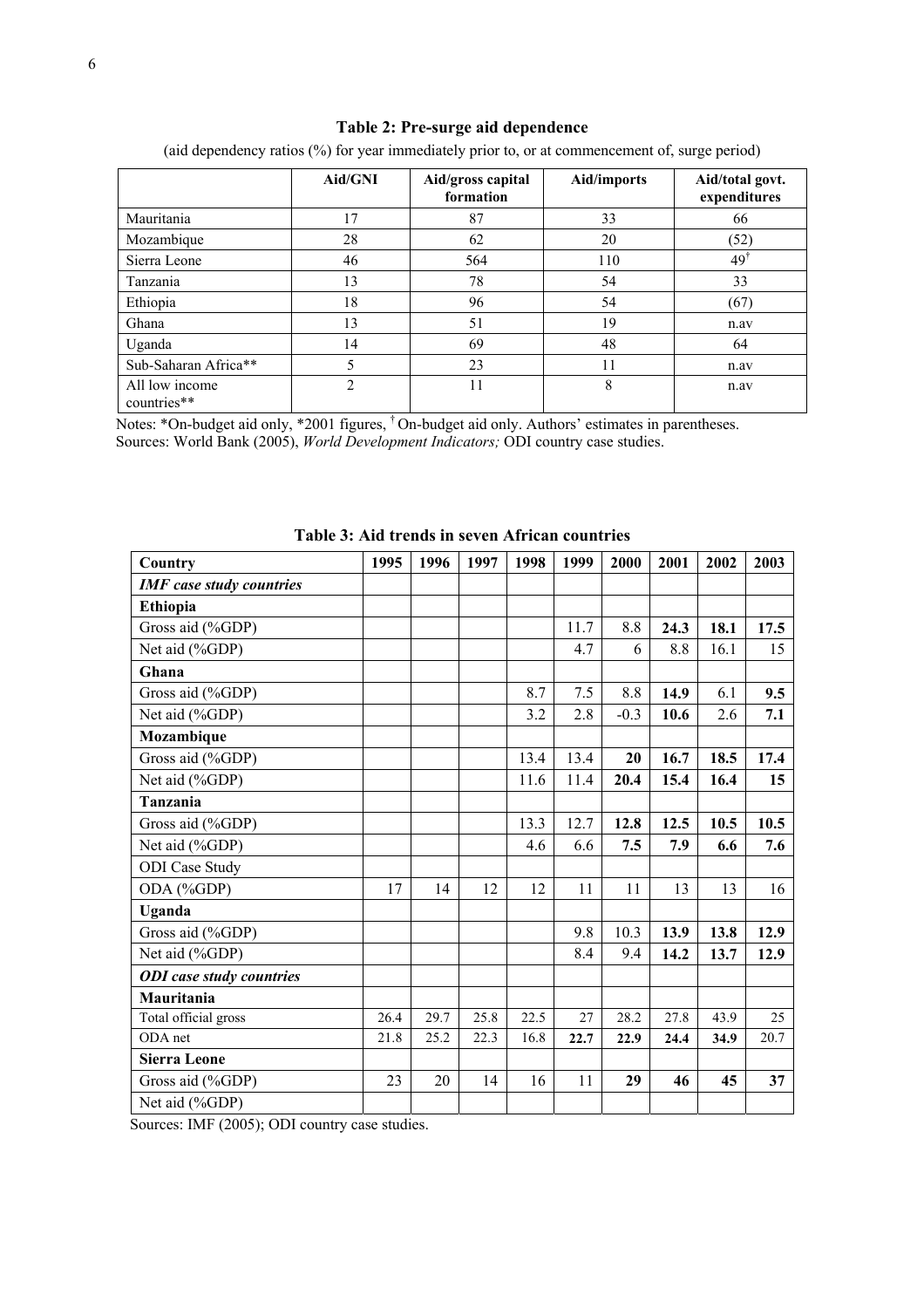To put these recent aid surges in context, it is instructive to look at longer term trends (Table 4 and Figure 1).

|              | 1970-74   | 1975-79   | 1980-84 | 1985-89 | 1990-94 | 1995-99 | 2000-03 |
|--------------|-----------|-----------|---------|---------|---------|---------|---------|
| Ethiopia     | $\ddotsc$ | $\ddotsc$ | 4.1     | 10.1    | 14.5    | 11.7    | 18.1    |
| Ghana        | 2.2       | 3.4       | 3.8     | 8.9     | 10.8    | 9.0     | 11.9    |
| Mauritania   | 10.1      | 32.9      | 26.3    | 24.8    | 25.0    | 22.4    | 25.4    |
| Mozambique   |           |           | 5.8     | 26.2    | 60.5    | 32.5    | 35.1    |
| Sierra Leone | 2.1       | 3.7       | 6.6     | 11.9    | 22.7    | 17.4    | 35.9    |
| Tanzania     |           |           |         | 8.5     | 25.4    | 13.4    | 13.5    |
| Uganda       | 2.0       | 1.4       | 7.3     | 6.0     | 20.1    | 11.8    | 13.8    |
|              |           |           |         |         |         |         |         |

**Table 4: Average aid as % of GNI: 5 year periods 1970-2003** 

Source: World Bank (2005), *World Development Indicators* 

These longer term trends reveal that the factors driving aid surges change over time, and are rarely sustained for more than a few years. The long-term experience of each of our country examples is of wild swings in aid receipts. For example:

- Aid to Ghana surged from less than 5% in the early 1980s to 14% by 1989 as economic reforms made it a donor favourite. This sank back towards 7% of GNI in the 1990s as economic performance became more erratic, before experiencing a somewhat stop-start revival over the last few years.
- Mauritania has also experienced large swings in aid, first from Arab donors with aid peaking at 47% of GNI in 1978 and swinging thereafter between less than 20% to over 30% of GNI with no clear trend.
- Aid to Mozambique was over 50% of GNI during the post-war reconstruction years, falling to about 21% of GNI in 1999 before the current surge.
- Sierra Leone has suffered a series of erratic spikes and collapses in aid depending on the progress of domestic conflict and faltering reform efforts.
- Tanzania has experienced three distinct aid surges. The first, between 1970 and 1982, coincided with donor enthusiasm for Ujamaa policies, succeeded by collapsing aid as disillusion set in. The adoption of economic reforms in 1986 saw a second surge until 1992, when aid reached 30% of GNI, before donor dissatisfaction with government commitment led to a second collapse in aid to around 11% of GNI. The most recent aid surge to about 16% of GNI has yet to bring it back to the levels experienced in the mid-1990s.
- Uganda received strong support for the successful reform efforts introduced in the late 1980s, with aid peaking at 26% of GNI in 1992. The government steadily reduced aid dependence as the economy grew, to about 11% of GNI by 1999, before the renewed aid surge associated with donor support for the poverty strategy.

The key point about each of these histories is that the current donor promise to increase aid for the MDGs and sustain it thereafter for as long as it is required would, if implemented, represent a very sharp break from past experiences.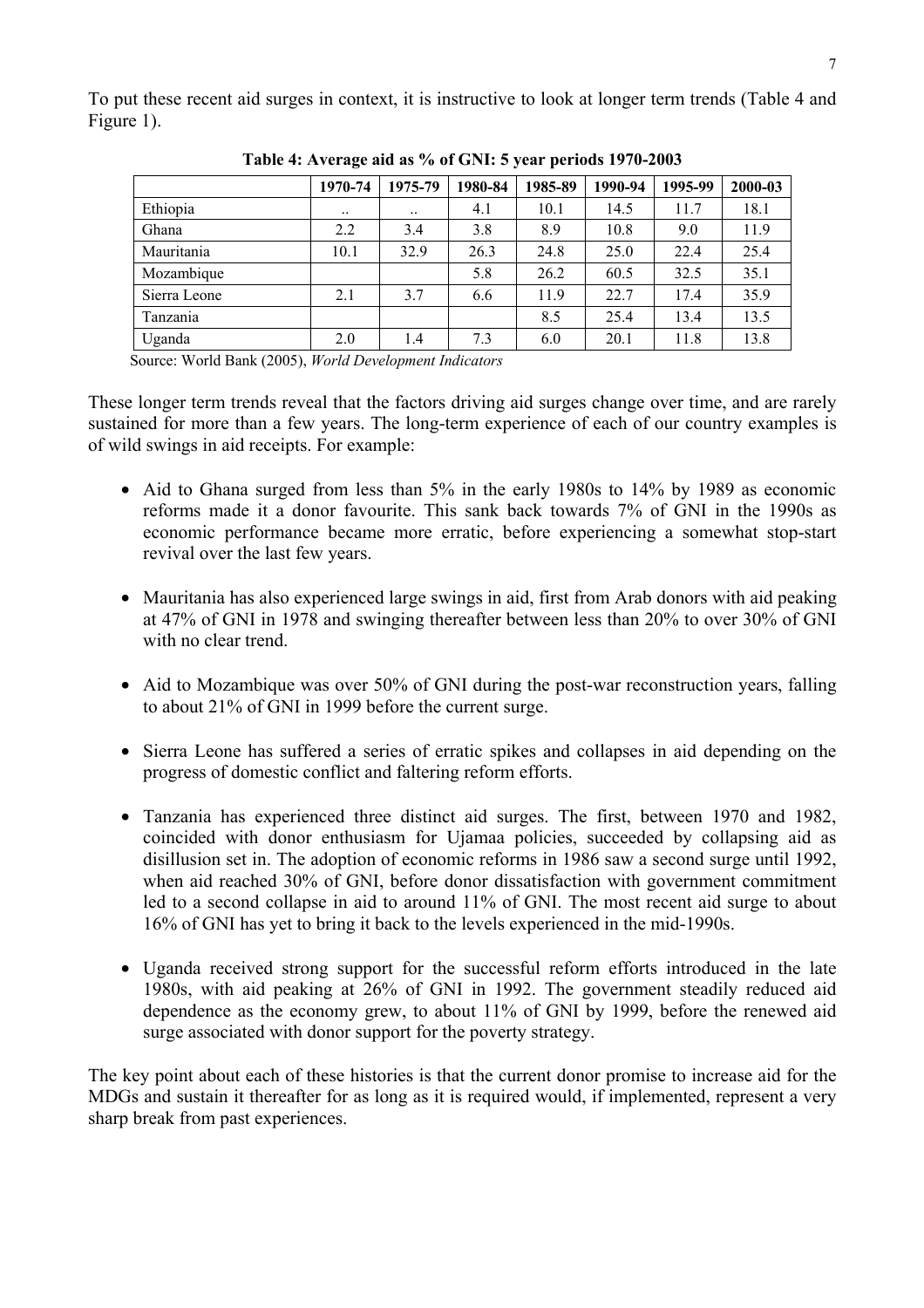

**Figure 1** 

Source: World Bank (2005), World Development Indicators. Source: World Bank (2005), *World Development Indicators.*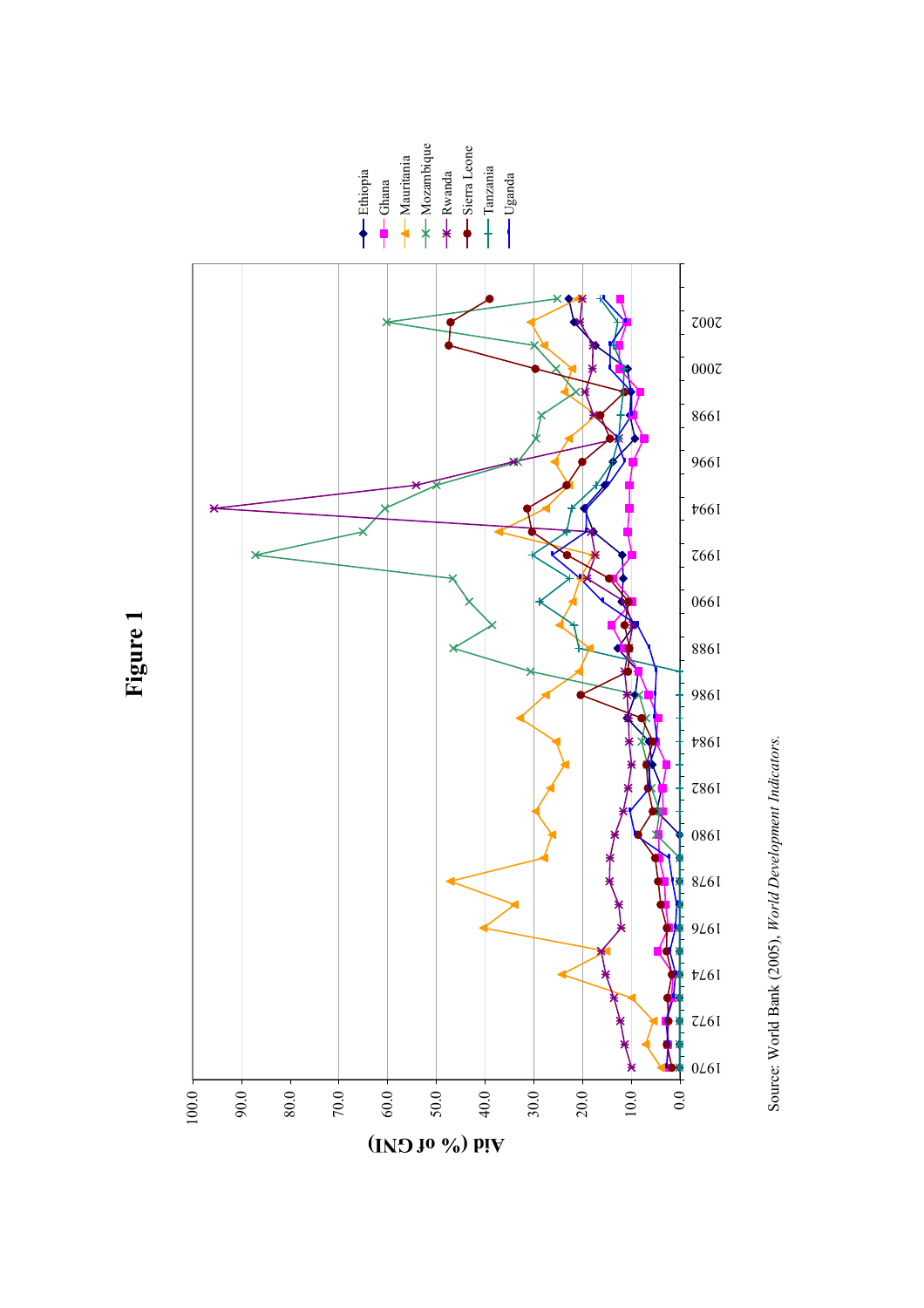Returning to the recent aid surge, which is the main topic of analysis in this paper, Table 5 shows net aid in these countries alongside brief data on economic performance. The recent surge was accompanied by an improvement in GDP growth in four of the countries, and with continuing good growth performance (albeit slightly slower) in Mozambique and Uganda. Slow growth in Ethiopia was due to drought. Inflation remained under control in three countries, and showed progress towards stabilisation in a further three countries, leaving only Mozambique with evidence of a flareup in inflation from previously low levels. The aid surge was accompanied by higher investment in six countries and little change in Ghana, but private investment fell in Tanzania and Ethiopia. Increased aid responded to the ending of wars in Sierra Leone and Ethiopia, introduction of improved economic performance and policies in Mauritania and Tanzania, and continued good performance in Uganda and Mozambique, while it fluctuated with variable economic policy performance in Ghana.

| Country                    | Indicator                  | Pre-surge        | Aid-surge         |
|----------------------------|----------------------------|------------------|-------------------|
| <b>ODI</b> case studies    |                            |                  |                   |
| Mauritania                 | <b>Period covered</b>      | 1996-98          | 1999-02           |
|                            | Net ODA as % GDP           | 21.4             | 26.2              |
|                            | GDP growth p.a. $(\%)$     | 4.1              | 4.4               |
|                            | Inflation p.a. $(\%)$      | 6                | $\overline{4}$    |
|                            | Investment (%GDP)          | 20.3             | $\overline{30}$   |
|                            | Non-Govt investment (%GDP) | 14.6             | 21.5              |
| <b>Sierra Leone</b>        | Period covered             | $1997-99$        | 2000-03           |
|                            | Gross ODA as % GDP         | 13.7             | 39.2              |
|                            | GDP growth p.a. $(\%)$     | $-8.9$           | 5.5               |
|                            | Inflation p.a. $(\%)$      | 35               | negative          |
|                            | Investment (%GDP)          | 4.8              | 8.7               |
| <b>IMF &amp; ODI cases</b> |                            |                  |                   |
| Mozambique                 | <b>Period covered</b>      | 1998-99          | $2000 - 02$       |
|                            | Net ODA as % GDP           | 11.5             | 17.4              |
|                            | GDP growth p.a. $(\%)$     | 9.7              | 7.3               |
|                            | Inflation p.a. $(\%)$      | $\overline{1.8}$ | 13                |
|                            | Investment (%GDP)          | 30.5             | 41                |
| Tanzania                   | <b>Period covered</b>      | 1998-99          | $2000 - 03$       |
|                            | Net ODA as % GDP           | 5.6              | 7.4               |
|                            | GDP growth p.a. (%)        | 2.8              | $\overline{5.4}$  |
|                            | Inflation p.a. $(\%)$      | 10               | 4.9               |
|                            | Investment (%GDP)          | 15.5             | $17.\overline{8}$ |
|                            | Private investment (%GDP)  | 12.4             | 11.5              |
| <b>IMF-only cases</b>      |                            |                  |                   |
| Ethiopia                   | Period covered             | 1999-00          | 2001-03           |
|                            | Net ODA as % GDP           | 5.3              | 13.3              |
|                            | GDP growth p.a. $(\%)$     | 5.7              | 1.8               |
|                            | Inflation p.a. $(\%)$      | 4.7              | 2.2               |
|                            | Investment (%GDP)          | 16.4             | 19.6              |
|                            | Private investment (%GDP)  | 9.8              | 9.4               |
| Ghana                      | <b>Period covered</b>      | 1998-00          | $2001 - 03$       |
|                            | Net ODA as % GDP           | 1.3              | 6.8               |
|                            | GDP growth p.a. (%)        | $4.1(1999-00)$   | 4.6               |
|                            | Inflation p.a. $(\%)$      | 85               | 20.5              |
|                            | Investment (%GDP)          | 24               | 23                |
|                            | Private investment (%GDP)  | $\overline{14}$  | $\overline{14}$   |
| Uganda                     | <b>Period covered</b>      | 1999-00          | 2001-03           |
|                            | Net ODA as % GDP           | 10.1             | 13.5              |
|                            | GDP growth p.a. $(\%)$     | 6.6              | $\overline{5.6}$  |
|                            | Inflation p.a. $(\%)$      | $\overline{3}$   | 2.7               |
|                            | Investment (% GDP)         | 19.6             | $\overline{21}$   |
|                            | Private investment (% GDP) | 11.2             | 13.9              |

**Table 5: Aid and economic performance** 

Sources: IMF (2005) and ODI country case studies.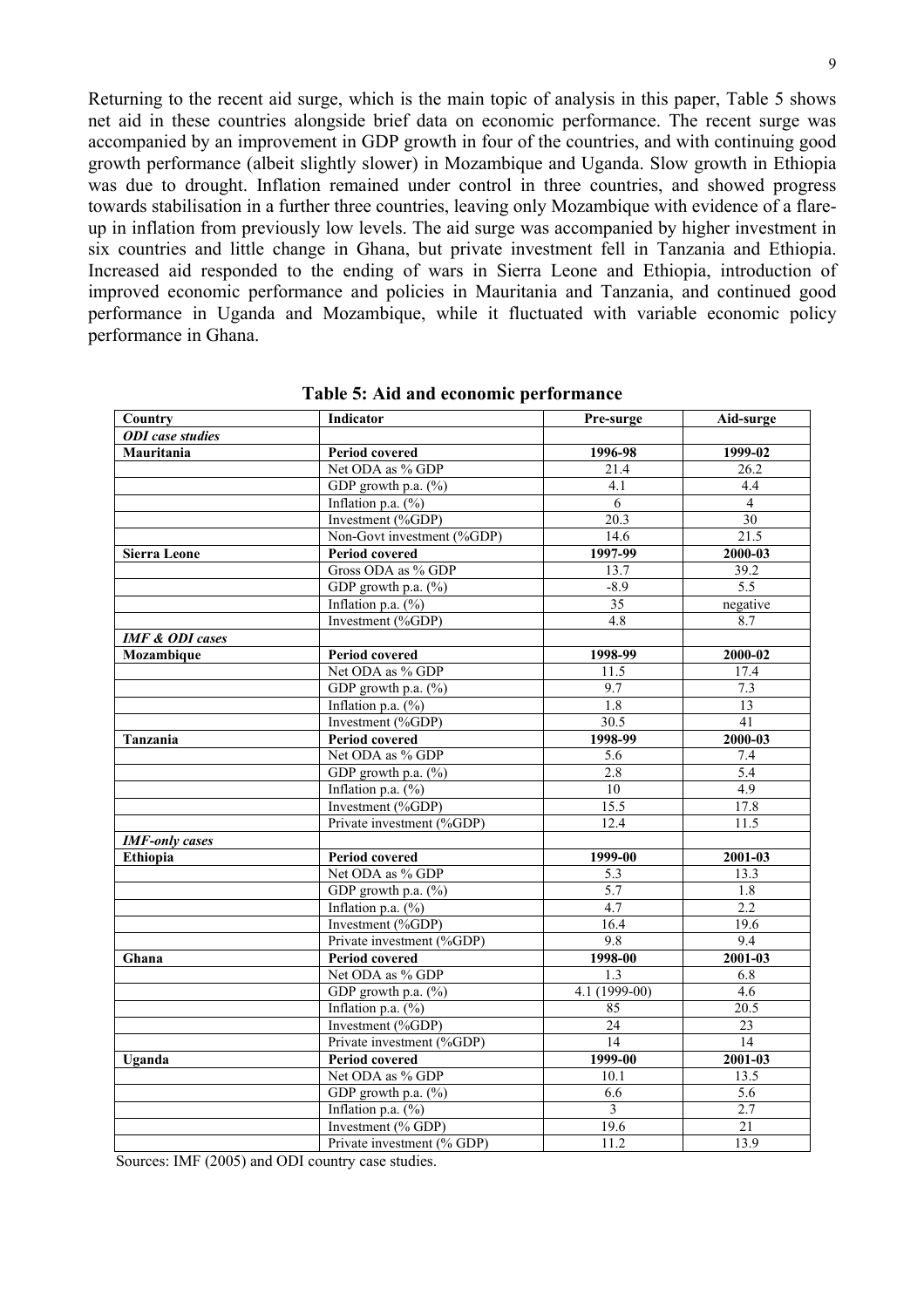## **3. How should aid surges be managed?**

#### **(a) Lessons from commodity booms**<sup>2</sup>

The literature on commodity booms suggests a number of relevant lessons for managing the consequences of a surge in aid flows. First, it reveals a rather strong link between terms of trade instability and fluctuations in economic growth in affected countries, explaining as much as half of variations in their growth rates. This is worth emphasising because, given the levels of aid dependence revealed in Table 2 and to say nothing of the much higher ratios that would follow a major aid surge, it is likely that in many cases the magnitude of aid shocks could easily be larger than the terms of trade shocks, with a correspondingly greater potential for economic destabilisation, in either direction.

However, perhaps the main conclusion from the literature on commodity booms is that the gains to output or income have been at best meagre and short-lived, while the costs resulting from negative shocks have been both significant and of longer duration.

The causes of the asymmetry that results in meagre benefits from the boom, but prolonged costs from the subsequent reduction in revenues, can be summarised as:

- Incorrectly assuming that a temporary increase in revenues would be sustained. If the increase is assumed to be permanent, both governments and private actors are more likely to increase consumption and incur long-term spending obligations that are costly to exit from. For example, Malaysia borrowed on the expectation that the oil price increase of 1979/80 would be sustained, and faced a period of painful adjustment and negative growth in the mid-1980s when real prices returned to much lower levels. Nigeria and Jamaica incurred huge debts in the expectation that commodity booms would continue.
- Deterioration in the quality of public expenditure in the boom years. This has been well documented by Lal and Myint (1996). It is far more difficult for a government to resist spending pressures when revenues increase. Nigeria during the oil boom years is the most notorious example of wasteful public expenditure, but there are many other examples: Malawi following a tobacco boom implemented projects previously regarded as unviable; Trinidad used oil revenues to sustain consumption subsidies; Mexico used oil revenues to protect the domestic private sector from oil price rises; Côte d'Ivoire expanded the numbers and pay of public sector employees. However, this type of unrealism is not inevitable and, in Africa, Botswana has shown how a commodity bonanza can be harnessed for long-term development.
- Although the early stages of a commodity boom are often accompanied by increased saving, including acquiring overseas assets, the literature suggests that the foreign savings tend to be repatriated before the end of the boom, and tend not to extend the boom across over time. In terms of our methodology, the boom revenues, with rare exceptions, tend to be fully absorbed by the economy.

There are some very direct implications from this literature for the management of aid surges:

• Additional revenues are often badly spent and it is therefore vital to ensure that credible plans and budgets have been prepared, setting out how the additional resources will be used

 $\overline{a}$ 2 This section draws heavily on a background paper commissioned from Adeel Malik. His paper provides extensive bibliographical referencing for the empirical statements made below.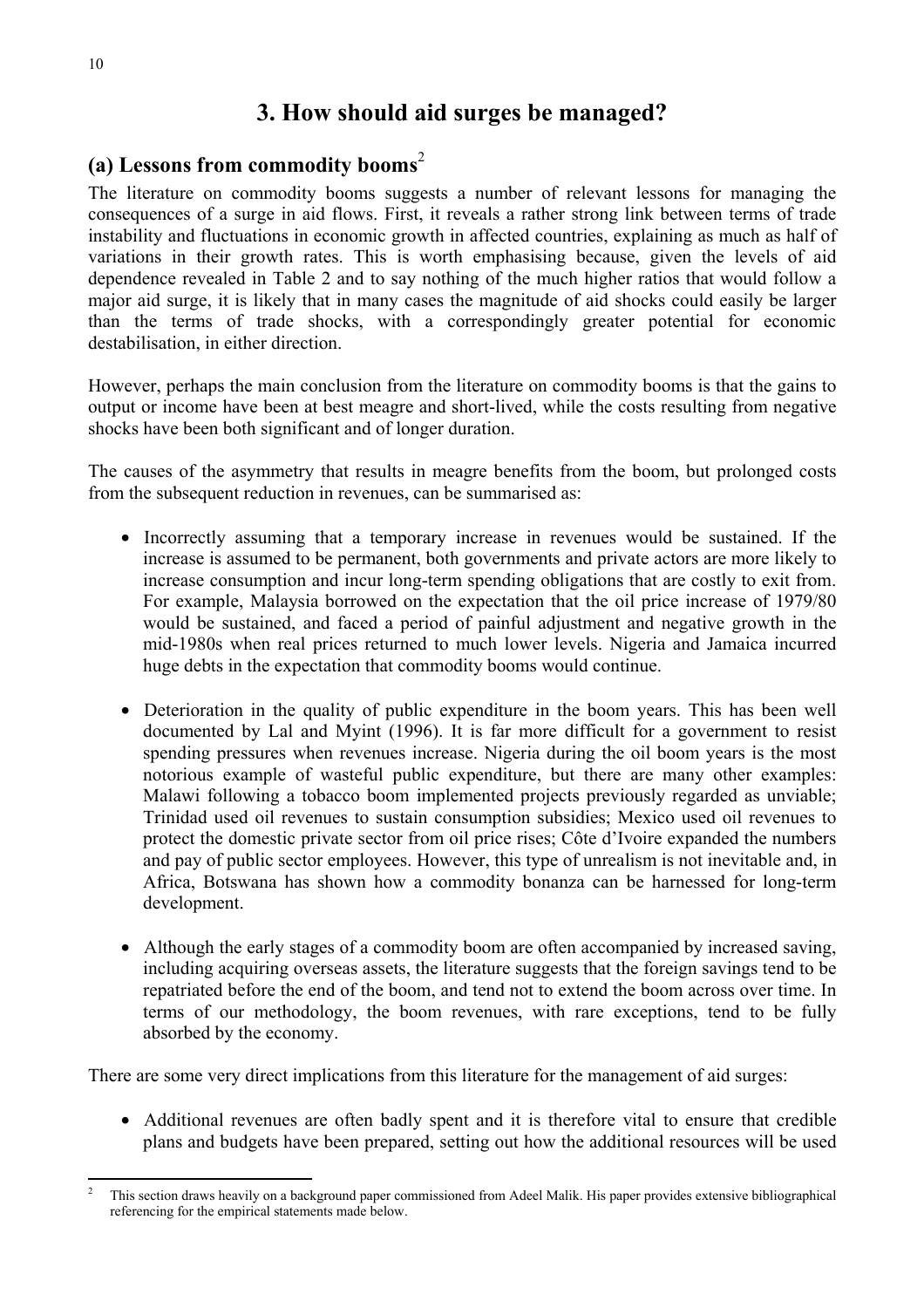to accelerate progress. In the aid context, crucial factors will be the strength of in-country institutions' bearing upon the quality of fiscal management (including the extent of financial sector deepening) and especially the underlying nature of their political systems. Exchangerate policy is likely to be an important variable. The extent to which donors are able to influence the quality of public finance management will also be a factor.

- Our analysis of aid trends shows that, like commodity booms, aid surges have often proved short-lived. It is entirely reasonable and responsible to smooth the erratic nature of aid by absorbing only a portion of the increase, using the foreign exchange reserves to prolong the duration of higher aid and insure against a mistakenly optimistic view of the permanence of the surge. A series of gradual incremental increases will almost certainly be easier to manage than a rapid and large scaling-up.
- It is also sensible for governments to err on the side of caution in spending increased aid revenues, having correctly identified that the costs of future aid cuts can exceed the benefits of the aid boom.
- Whether an aid increase is viewed by recipient authorities as permanent or temporary is a crucial determinant of appropriate policy responses. Improving the predictability and reliability of aid flows is essential if they are to be well used and if costs of subsequent adjustment to aid levels are to be manageable. Aid recipients need to be aware that it is far easier to increase public expenditure than to reduce it, and also of the dangers of repeating the experience of commodity boom episodes when fleeting benefits were followed by sustained and significant costs.

### **(b) Desirable combinations of absorption and spending**

In considering how governments should react to an aid surge, it is important to be clear about the limitations of the analysis. First, because the focus here is on macroeconomic management, we take a relatively short-term view. As a result, we set aside the potential longer-run effects of the aid on production and incomes. This becomes an important consideration, for example, when we come in Section 5 to consider the Dutch Disease issue. We also set aside complications arising from timelags between absorption and spending. These could be rather strongly expansionary or inflationary when spending occurs more quickly than absorption, as was established in an earlier literature on the macroeconomics of counterpart funds. $3$  Furthermore, the short-term focus tends to gloss over one of the other conclusions of the counterpart funds literature; that general equilibrium effects are likely to differ from first-round effects (Bruton, 1992). It is important to bear these limitations in mind.

Subject to these caveats and following the IMF, we can identify four polar combinations of absorption and spending:

- i. **Neither absorb the foreign exchange, nor spend the counterpart.** The aid is saved, with the foreign exchange added to reserves. The counterpart is used by government to reduce its indebtedness but there is no change in the level of demand or the growth of the economy.
- ii. **Spend the counterpart, without absorbing the foreign exchange.** If the foreign exchange is added to reserves but government spends the counterpart on local goods and services, the aid increases the monetary base and raises domestic demand, which is inflationary unless there is spare capacity in the economy. If there is spare capacity, government could anyway have loosened fiscal or monetary policy to bring it into use, and it can be argued that

 $\overline{a}$ 3 On this, see the special issue of the *IDS Bulletin* edited by Simon Maxwell (1992).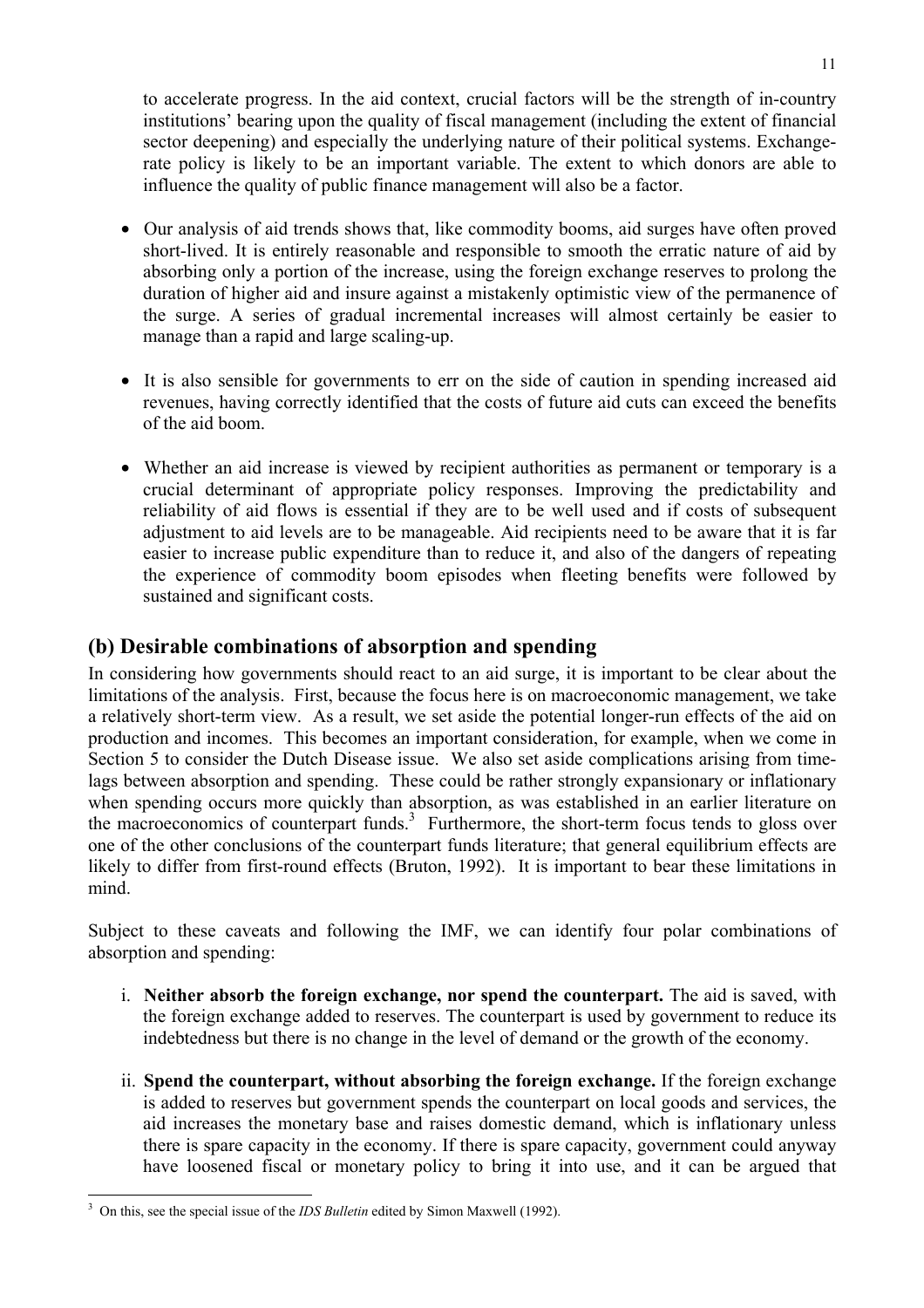anything achieved by the aid could have been done equally well without it, by relaxing macroeconomic policy. Spending without absorbing is thus closely analogous to deficit financing, the macroeconomic effects of which are rather well understood (Roemer, 1989).

- iii.**Absorb the foreign exchange, without spending the counterpart.** If government saves the domestic currency counterpart but the foreign exchange is sold to finance increased net imports, the effect of the aid on the macro-economy will be deflationary, taking demand out of the economy as foreign exchange is sold for domestic currency and is then used to finance increased net imports. This can be a sound use of aid if the budget deficits and inflation need to be reduced. It may be an effective way of assisting the growth of the private sector, via reduced use of the inflation tax and less crowding-out in credit markets.
- iv. **Fully absorb the foreign exchange and spend the counterpart.** If the aid is entirely spent on additional imports, then the foreign-exchange reserves and the government budget deficit are unchanged. The economy enjoys a boost through increased net imports, but the increased demand is matched by increased supply of net imports and there is no effect on the domestic supply-demand balance. Unless all the aid is used to finance government imports that would not otherwise have been purchased, absorbing all the foreign exchange in higher net imports may require an appreciation of the real exchange rate, to persuade purchasers to switch enough demand from domestic to foreign goods and services.

A key point highlighted by this four-way classification is that *it is the absorption of the foreign exchange that is critical*, since it is only when additional foreign resources enter the economy that aid has an impact on the levels of production, consumption and investment that the economy can attain.

On the face of it, option (iv) seems the most obviously desirable of these combinations: fully absorb and fully spend – what the IMF describes as the 'textbook solution'. Certainly, this is likely to be the combination with which donors, concerned to justify their budgets, are most likely to be comfortable. However, it all depends…

- a) On the quality of spending decisions and the effects of large increases in resources on this (see above on commodity booms). If a surge can only be spent at the cost of lowering the productivity of spending, deferring spending and smoothing it over a longer period may well be preferable.
- b) Even if the quality of decisions were not affected, whether immediate spending were desirable would also depend on *how* the money would be spent, e.g. as between tradeable and non-tradeable sectors, between consumption and investment, and between its direct use for public sector development or its re-channelling to the private sector, e.g. through the banking system.
- c) On the initial state of the public finances. Where the government is operating from hand to mouth, without reserves to smooth cash flow imbalances, and/or is using the non-payment of bills to the private sector as a management tool, there is a strong *prime facie* case for not spending all the aid increase and devoting it instead to eliminating arrears in payments and building a cushion of reserves. The same would also hold where the initial situation was characterised by excessive monetary expansion and unwanted inflationary pressures. Similarly, as is often the case in low-income countries, where the domestic public debt is large in relation to government spending and other macro magnitudes, and where the servicing of that debt is onerous (probably exacerbated by the effects of past government borrowing in raising interest-rate structures), there is a similarly strong *prima facie* case for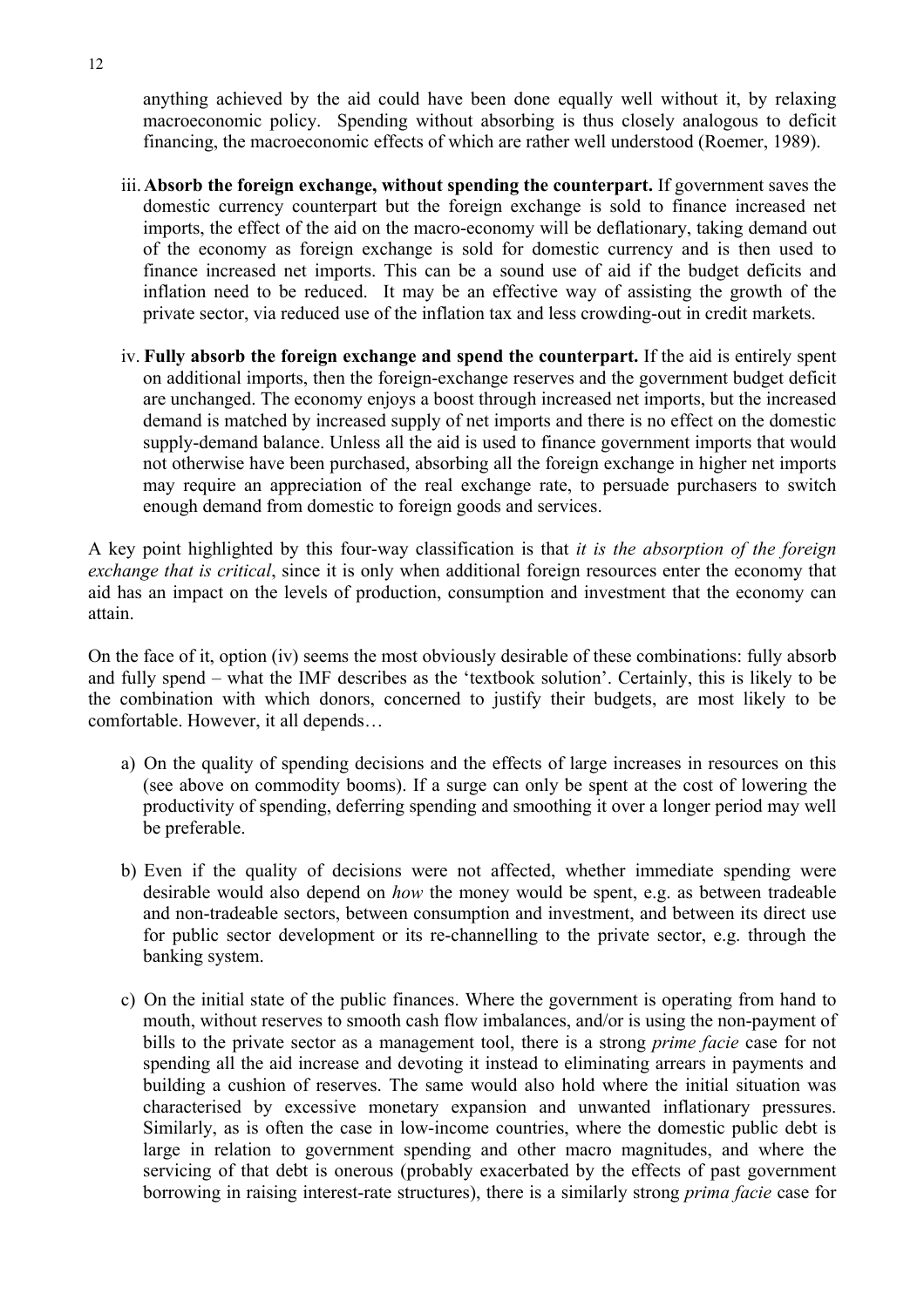using at least part of aid increases to retire public debt. Indeed, to do so may be a valuable way in which an aid surge can be used indirectly to encourage the growth of the private sector, by lowering interest rates and improving its access to credit.

- d) On the overall macroeconomic situation. For example, spending all of an aid surge in the midst of a commodity boom might not be a good idea. Similarly, absorbing it all through increased imports might not be the best course when external debt-servicing claims are large and/or foreign-exchange reserves are low.
- e) On expectations: it should need no further emphasis that what would be an optimal response will be crucially influenced by the authorities' expectations about whether the aid surge is temporary or will be sustained.

So the most appropriate response is a contingent matter that cannot be settled without reference to a rather wide range of considerations. The need for a case-by-case approach is indicated. Perhaps the nearest we can get to a general golden rule is for government to **avoid large excesses of 'spending' over 'absorption'**, for such excesses threaten to generate inflationary pressures, with adverse consequences for growth and poverty reduction. The private sector is also apt to be harmed, as a result of attempts by the central bank to control the situation through credit stringency and higher interest rates.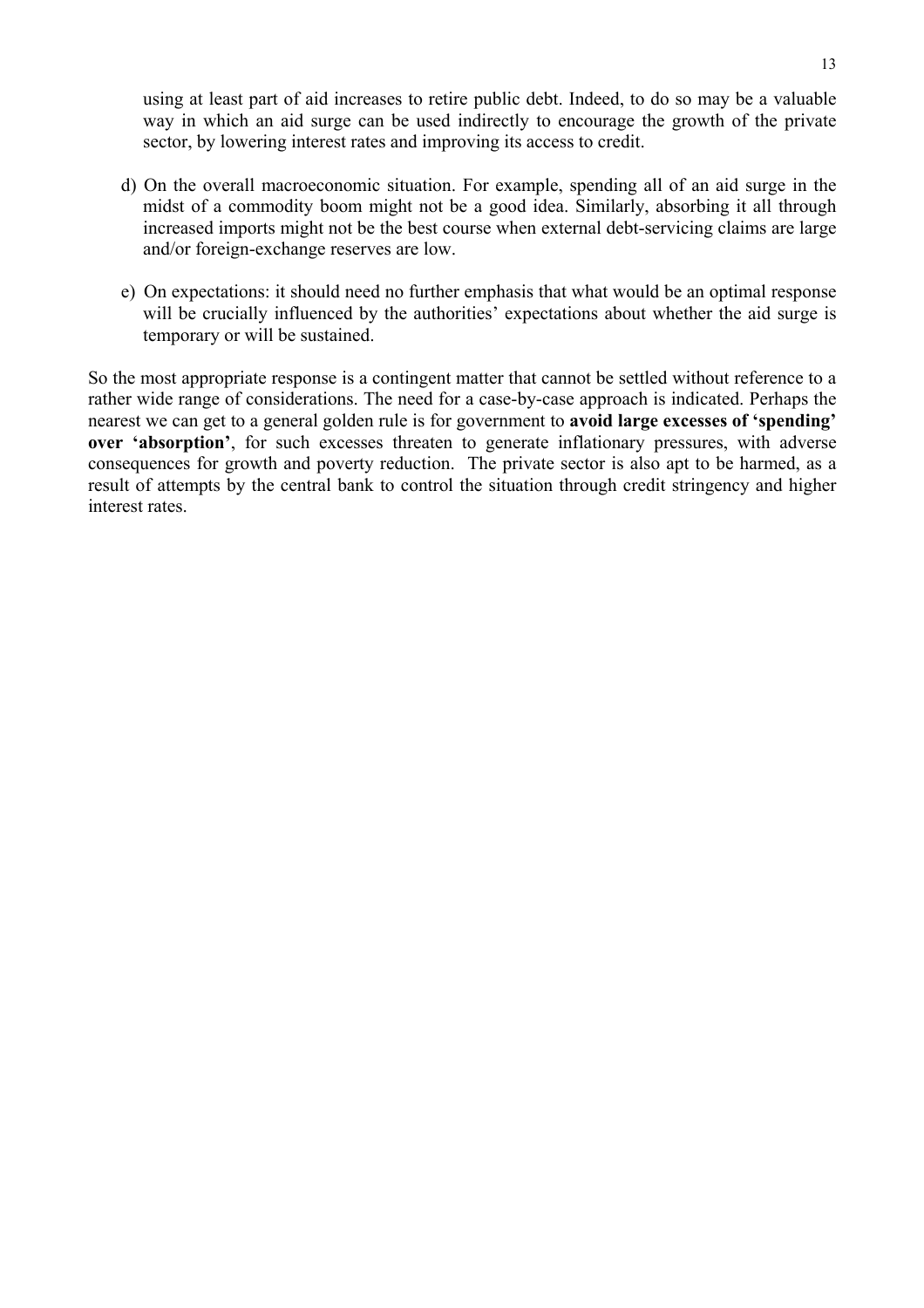### **4. Findings from the country studies**

#### **(a) Was the increased aid absorbed?**

Looking at the experience of our seven countries (Table 6), Tanzania and Ghana absorbed none of the aid increase, Ethiopia and Uganda absorbed less than one third, and Mozambique about two thirds. Only Mauritania appears to have absorbed the aid increase in full but that is rather misleading. The data problems in Sierra Leone make it difficult to interpret, since official development assistance was increasing at a time when (unrecorded) peacekeeper spending may have been falling. The modest increase in foreign-exchange reserves suggests that most of the aid increase was absorbed, however.

| Country                             | Pre-aid surge | Aid surge | <b>Difference</b> | Incremental aid absorbed?                                                                                                               |
|-------------------------------------|---------------|-----------|-------------------|-----------------------------------------------------------------------------------------------------------------------------------------|
| Mauritania                          | 1996-1998     | 1999-2002 |                   | Fully absorbed in the sense that net imports                                                                                            |
| Net aid inflows                     | 21.4          | 26.2      | 4.8               | increased by more than aid, though increased                                                                                            |
| Non-aid current account             | $-5.9$        | $-11.2$   | $-5.3$            | imports were partly reflecting inflows<br>associated with foreign direct investment in                                                  |
| Non-aid capital account             | 2.7           | 5.9       | 3.2               | oil, and foreign-exchange reserves increased                                                                                            |
| Change in reserves                  |               |           | $-5.0$            | by more than the aid increase.                                                                                                          |
| <b>Sierra Leone</b>                 | 1997-99       | 2000-03   |                   | Not easy to see what is happening due to                                                                                                |
| Gross aid inflows                   | 13.7          | 39.2      | 25.5              | weak aid data, and lack of data on UN peace-                                                                                            |
| Current account before<br>transfers | $-7.1$        | $-17.4$   | $-10.3$           | keeping expenditure. Very modest increase in<br>reserves and substantial increase in current<br>account deficit suggests aid was mostly |
| Change in reserves                  |               |           | $-2.2$            | absorbed.                                                                                                                               |
| Tanzania                            | 1998-99       | 2000-04   |                   | Not absorbed                                                                                                                            |
| Net aid inflows                     | 5.6           | 7.8       | 2.2               | 0%                                                                                                                                      |
| Non-aid current account             | $-9.2$        | $-6.8$    | 2.3               |                                                                                                                                         |
| Non-aid capital account             | 4.1           | 1.7       | $-2.4$            |                                                                                                                                         |
| Change in reserves                  | $-0.6$        | $-2.7$    | $-2.2$            |                                                                                                                                         |
| Mozambique                          |               |           |                   | Mostly absorbed                                                                                                                         |
| Net aid inflows                     | 11.5          | 17.4      | 5.9               | 66%                                                                                                                                     |
| Non-aid current account             | $-19.7$       | $-23.6$   | $-3.9$            |                                                                                                                                         |
| Non-aid capital account             | 8.7           | 8.3       | $-0.4$            |                                                                                                                                         |
| Change in reserves                  | $-0.5$        | $-2.1$    | $-1.7$            |                                                                                                                                         |
| Ethiopia                            |               |           |                   | 20% absorbed through current account, 71%                                                                                               |
| Net aid inflows                     | 5.3           | 13.3      | 8.0               | added to reserves, some deterioration in non-                                                                                           |
| Non-aid current account             | $-9.2$        | $-10.8$   | $-1.6$            | aid capital account.                                                                                                                    |
| Non-aid capital account             | 2.0           | 1.3       | $-0.7$            |                                                                                                                                         |
| Change in reserves                  | 1.9           | $-3.8$    | $-5.7$            |                                                                                                                                         |
| Ghana                               |               |           |                   | Not absorbed, reserves increase by more than                                                                                            |
| Net aid inflows                     | 1.3           | 6.8       | 5.5               | the value of incremental aid, current account                                                                                           |
| Non-aid current account             | $-13.4$       | $-3.4$    | 10.0              | improves, capital account deteriorates.                                                                                                 |
| Non-aid capital account             | 9.9           | 2.1       | $-7.8$            |                                                                                                                                         |
| Change in reserves                  | 2.2           | $-5.4$    | $-7.6$            |                                                                                                                                         |
| Uganda                              |               |           |                   | Absorbed 27% through current account, but                                                                                               |
| Net aid inflows                     | 8.9           | 13.6      | 4.7               | 60% through deterioration of capital account,                                                                                           |
| Non-aid current account             | $-10.1$       | $-11.4$   | $-1.3$            | 15% added to reserves.                                                                                                                  |
| Non-aid capital account             | 1.6           | $-1.1$    | $-2.8$            |                                                                                                                                         |
| Change in reserves                  | $-0.4$        | $-1.1$    | $-0.7$            |                                                                                                                                         |

**Table 6: Was the aid increase absorbed?**  (all figures expressed as % of GDP)

Source: IMF (2005) and ODI country case studies, supplemented by IMF country reports. Note a negative change in reserves denotes an increase.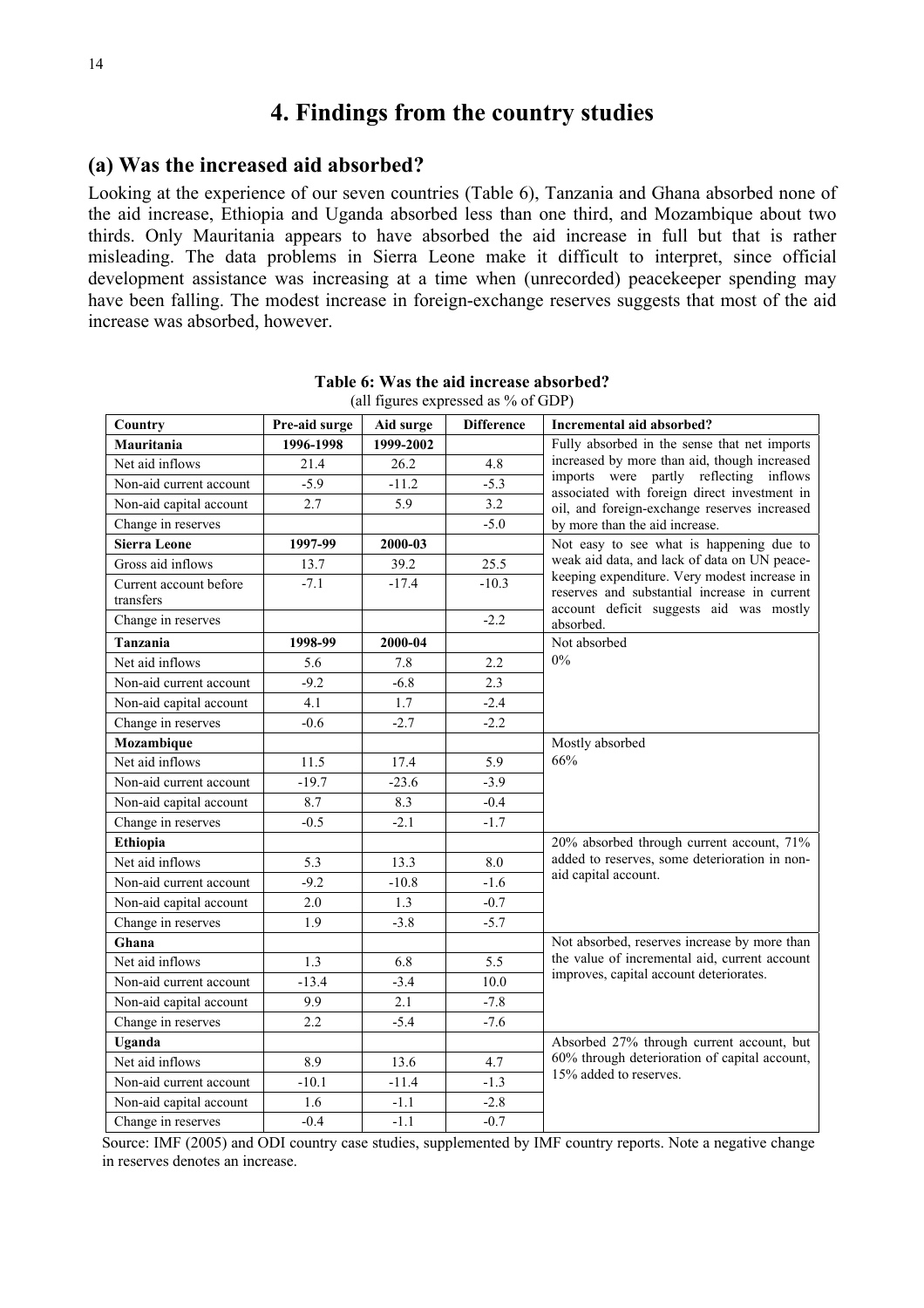Ethiopia, Ghana, Mozambique and Sierra Leone had very low levels of foreign-exchange reserves at the beginning of the aid surge (Table 7), making it reasonable to give some priority to re-building them rather than fully absorbing the aid increase. Ghana also experienced a roller-coaster pattern of aid flows and may have been nervous about spending increases that might not be sustained. In Mozambique, there was a conscious policy of rebuilding reserves and avoiding full absorption as a prudent response to the proven unpredictability of year-to-year aid receipts.

Mauritania is expecting a big increase in future revenues and export earnings as oil development comes on stream, and therefore has no pressing need to save aid. Although the current account deterioration exceeded the aid increase, it is slightly misleading to describe this as 'full absorption' of the aid. Mauritania was in the fortunate position where large capital inflows and a significant aid increase meant it was able to finance an increase in net imports larger than the aid increase, while also increasing reserves by a value roughly equal to the cumulative increase on average aid levels in the pre-surge period. We have therefore classed it as a case of partial absorption. The Mauritania study also argues that, perhaps more by good fortune than by design, the pattern of aid receipts was counter-cyclical with reductions in export earnings arising from declining world prices in 2000-02, although it was not until 2002 that there was any large deterioration in the terms of trade. The other three countries all started with a relatively comfortable foreign exchange position, yet did not fully absorb the increased aid.

|              | Pre-surge (Year) | Aid surge (Year) |
|--------------|------------------|------------------|
| Ethiopia     | 2.2 (1999-2000)  | 3.8(2002/03)     |
| Ghana        | 1.3(2000)        | 4.9(2003)        |
| Mauritania   | 4.6 (1998)       | 8.7(2002)        |
| Mozambique   | 5.5 (1999)       | 5.4(2003)        |
| Sierra Leone | 2.0(1999)        | 2.3(2003)        |
| Tanzania     | 5.3(2000/01)     | 7.0(2003/04)     |
| Uganda       | 5.4(2000/01)     | 6.6(2003/04)     |

**Table 7: Foreign-exchange reserves, in months of imports: pre- and post-aid surge** 

Source: IMF Country Reports, balance of payments tables

Concerns to protect the profitability of exporting may have been part of the reason why central banks chose not to sell the additional foreign exchange. None of the countries allowed the real exchange rate to appreciate. All of the IMF case study countries experienced real exchange-rate (REER) depreciation during the aid surge period, with the exception of Ghana, where the rate recovered very slightly after precipitous decline in the pre-aid period. The REER has been steadily depreciating in Mauritania since 1995. It also depreciated in Sierra Leone, partly reflecting the relief of supply shortages after the war.

The case of Tanzania suggests that government fears regarding the consequences of real exchangerate appreciation may have had some foundation. During the second half of the 1990s, a combination of rapid growth in foreign direct investment in mineral extraction and rising aid resulted in a real appreciation of the exchange rate by 25%. The appreciation occurred despite a build-up of reserves, as increased foreign exchange receipts from aid and FDI were not matched by increased imports in an economy that was growing relatively sluggishly at 3-4% per annum. As theory would predict, Tanzanian exports showed a weak performance during the period of real exchange-rate appreciation. The Bank of Tanzania was only able to reverse the appreciation after 2000 by more aggressive reserve accumulation and slightly looser credit control. Exports grew rapidly as the rate depreciated. Although much of this represented gold exports coming on stream and could not be attributed to the change in the exchange rate, manufactured goods, fish products, and other non-traditional exports also took off after 2000. However, one consequence of the reserve accumulation, as we have seen, was that the aid surge was not absorbed.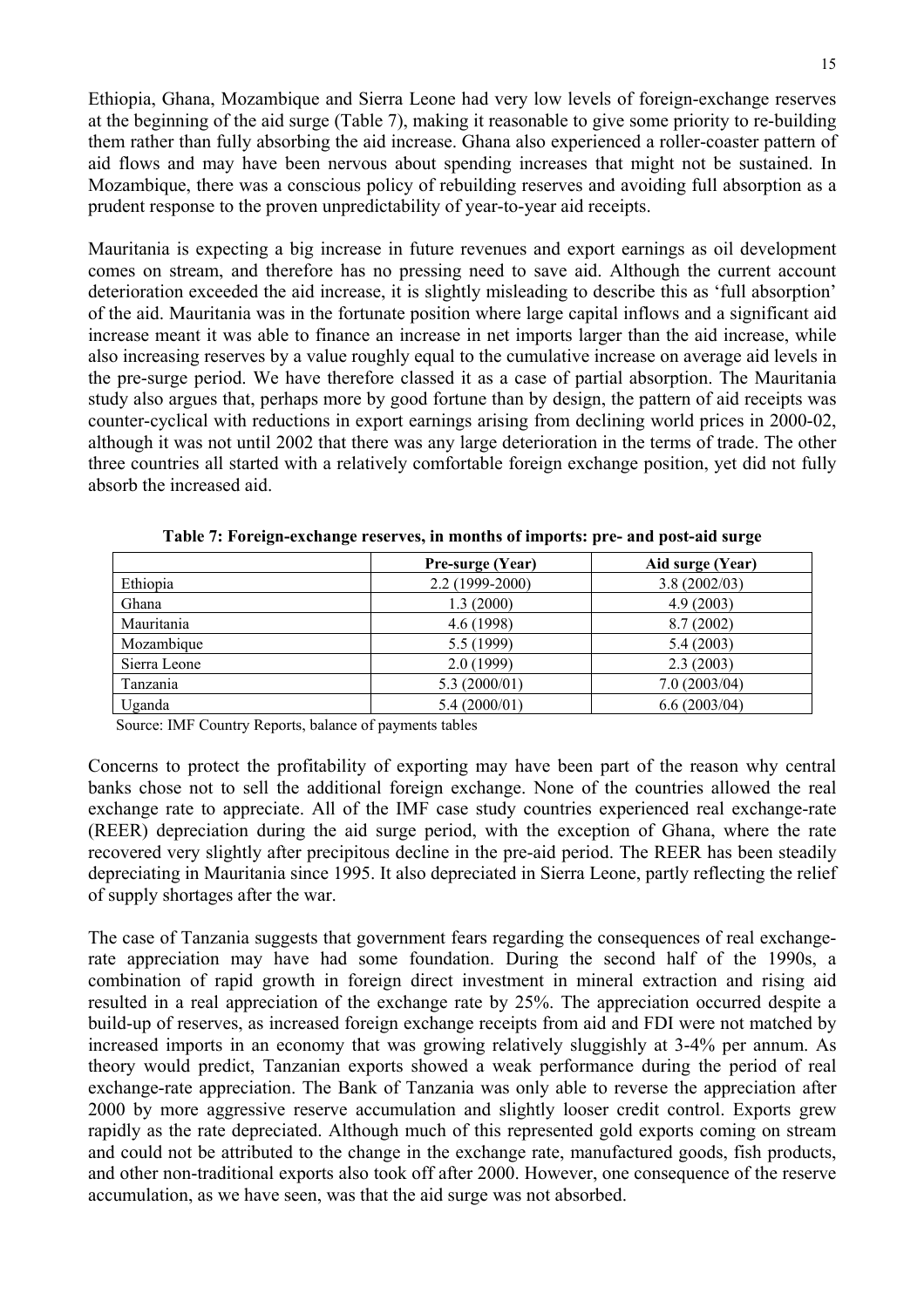|                                        | 1996 | 1999 | 2000           | 2004 |
|----------------------------------------|------|------|----------------|------|
| REER (1995=100)                        | 108  |      | 135            | 100  |
| Exports:GDP $(\% )$                    | 20   | 13.5 | $\overline{4}$ | 20   |
| Imports: $GDP$ (%)                     |      | 26   | 23             | 30   |
| Forex reserves in months<br>of imports |      | 4.1  | 5.6            |      |

**Table 8: Tanzania: real exchange rate and trade ratios** 

Source: Tanzania country study.

It appears from the above that the seven countries avoided any symptom of 'Dutch Disease', but did so in part by locking up a large share of the aid increase in foreign exchange reserves, in order to permit continued real depreciation of their effective exchange rates. We take up these themes later, with the Dutch Disease issue examined more fully in Section 5.

Although the increase in aid receipts by Ethiopia, Mozambique and Uganda was of the same broad order of magnitude as the envisaged doubling of aid to Africa by 2010, the increased aid that was actually absorbed by these three countries was much less: roughly a two thirds increase in four years in Mozambique, and much less in the other two. Further absorbing the large increases now on offer would require a far more relaxed attitude to the prospect of real exchange-rate appreciation but with potentially harmful results for the production of tradeables.

#### **(b) Was increased aid spent?**

When aid is provided to a country, the foreign exchange usually accrues to the Central Bank, while the counterpart value in domestic currency is credited to a government bank account. Government can use the domestic counterpart of an aid increase in three ways: increase public expenditure, reduce revenue (i.e. finance a tax cut), or reduce the public debt. A tax cut passes the financial benefit to the private sector. A reduction in public sector debt may have the same effect if it eases credit conditions for the private sector. Macroeconomic problems can arise through poor coordination between decisions on the absorption of the foreign exchange and decisions on the utilisation of the domestic counterpart.

A number of practical difficulties arise when aid is channelled via routes that do not automatically get recorded in government fiscal accounts, either because donors provide aid 'in kind', in the form of directly procured goods and services, or because aid is channelled via some alternative disbursement route not forming part of the fiscal accounts. A portion of official aid may also finance expenditures by non-government organisations not forming part of public expenditure. Weak monitoring of aid disbursements using off-budget routes can cause problems in macroeconomic management, because it is difficult to distinguish between a change in the level of aid and a change in the route through which it is disbursed.

The statistics used in the IMF study appear to show similar figures for net aid from a balance of payments perspective and from a fiscal perspective, although different years are used in different tables and it is difficult to fully reconcile the numbers (Table 9). This presumably captures programme aid plus that portion of project aid for which disbursement data is available, and which is disbursed by, or in support of, government.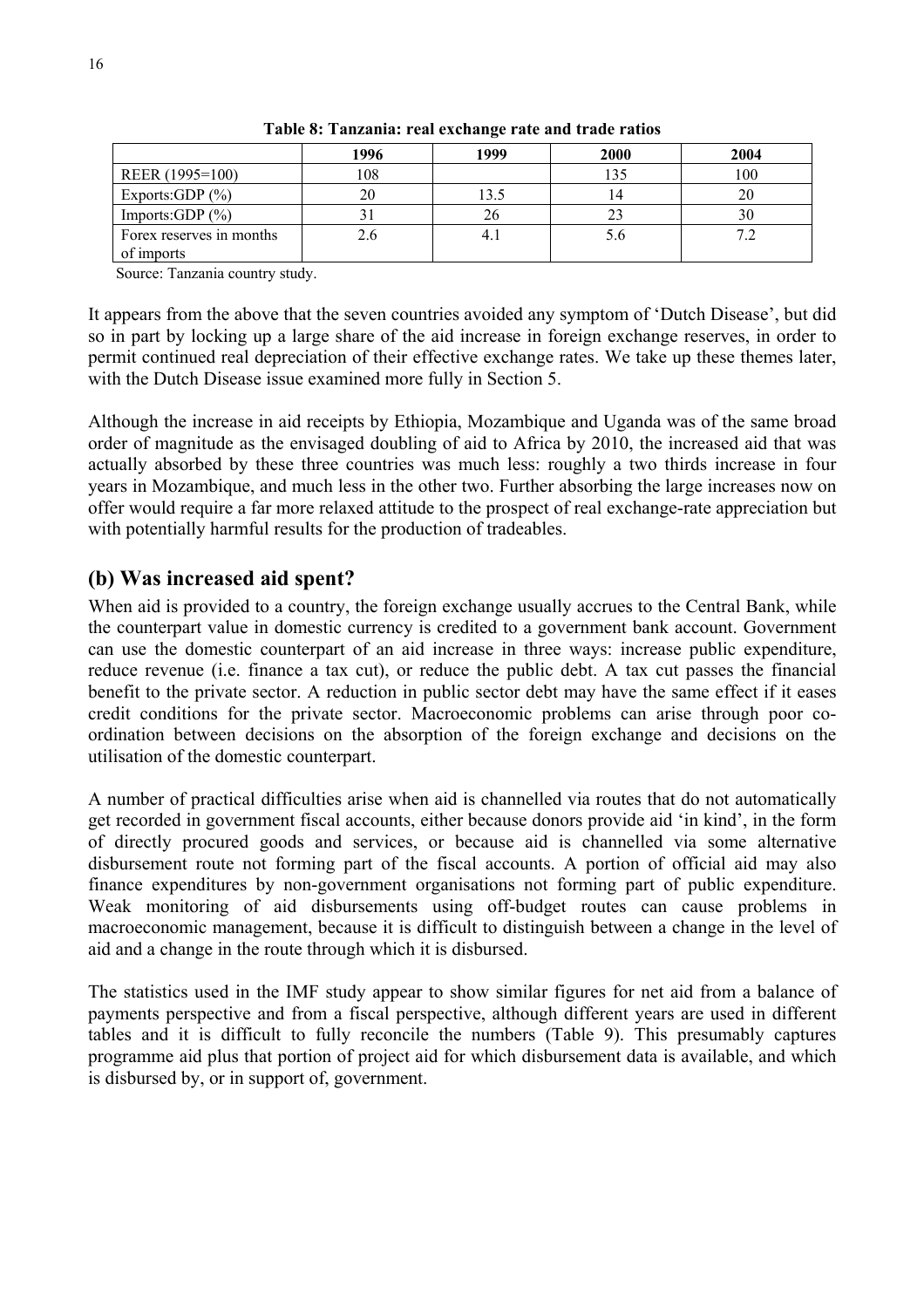| Country    | Net fiscal aid to govt as % of total aid |              |  |  |  |  |  |
|------------|------------------------------------------|--------------|--|--|--|--|--|
|            | Pre-surge                                | Surge (Year) |  |  |  |  |  |
| Ethiopia   | 100                                      | 84           |  |  |  |  |  |
| Ghana      | 100                                      | 107          |  |  |  |  |  |
| Mozambique | 112                                      | 103          |  |  |  |  |  |
| Tanzania   | 84                                       | 110          |  |  |  |  |  |
| Uganda     | 104                                      | 92           |  |  |  |  |  |

**Table 9: Net fiscal aid as % of total net aid** 

Source: Calculated from IMF, 2005. Data not available for Mauritania and Sierra Leone.

Aid was not used to finance tax cuts: the revenue share increased in six of the seven countries, falling slightly in Mauritania.

Mauritania, Mozambique, Tanzania and Uganda spent all or most of the domestic counterpart to the aid increase in the form of increased public expenditure. In the case of Sierra Leone, increased aid was partly used to reduce an unsustainable level of domestic financing of the government deficit and to reduce indebtedness. However, weak aid data for Sierra Leone make it difficult to distinguish to what extent increased budget expenditure represents a real increase and how much represents improved capture of aid in the budget. Ghana and Ethiopia did not spend the aid increase, using it instead to reduce domestic indebtedness.

Unfortunately, our studies throw little light on the *quality* of the increased spending. In retrospect, a failure to include this factor was an important deficiency of the studies reported here. The Sierra Leone paper is alone in including some salient remarks on this:

Some evidence of corruption comes from the Public Expenditure Tracking Survey (PETS) which tracks the flow of expenditures from the head offices of government ministries in Freetown to regional and district offices. The PETS provides feedback on the extent to which pro-poor expenditures reach the intended beneficiaries. Two PETS surveys were conducted in 2001. The results revealed that 'resources transferred to provincial offices are negligible relative to the allocations made by the Ministry of Finance' (Ministry of Finance, 2003). Another PETS survey was conducted in 2003. It reported the following: (i) schools received only 45% of the school fee subsidies paid by government to schools in 2002 and (ii) medical officers around the country received less than 10% of essential drugs sent to them from the Central Medical Stores in Freetown. It is generally believed that if much more effort is not put into tackling corruption, any large increase in aid levels might be misused…

And then there is the story of the capital city, Freetown:

At the time of first drafting this report, April 2005, basic services remained erratic even in Freetown, the national capital. Most parts of the city go without electricity supply for days or weeks. Most business enterprises rely almost entirely on standby generators. Pipe-borne water supply is unavailable in large parts of the city. Fixed line telephony is problematic with frequent breakdowns. Garbage collection has been at a standstill for some weeks now. Almost all observers are extremely disappointed about these outcomes in view of the large aid inflows Sierra Leone has received in recent years. The war is not perceived as a credible explanation for these outcomes. Many of these facilities functioned better during the war. Corruption is perceived as a major culprit … The consensus is that much more effort could be forthcoming from the government.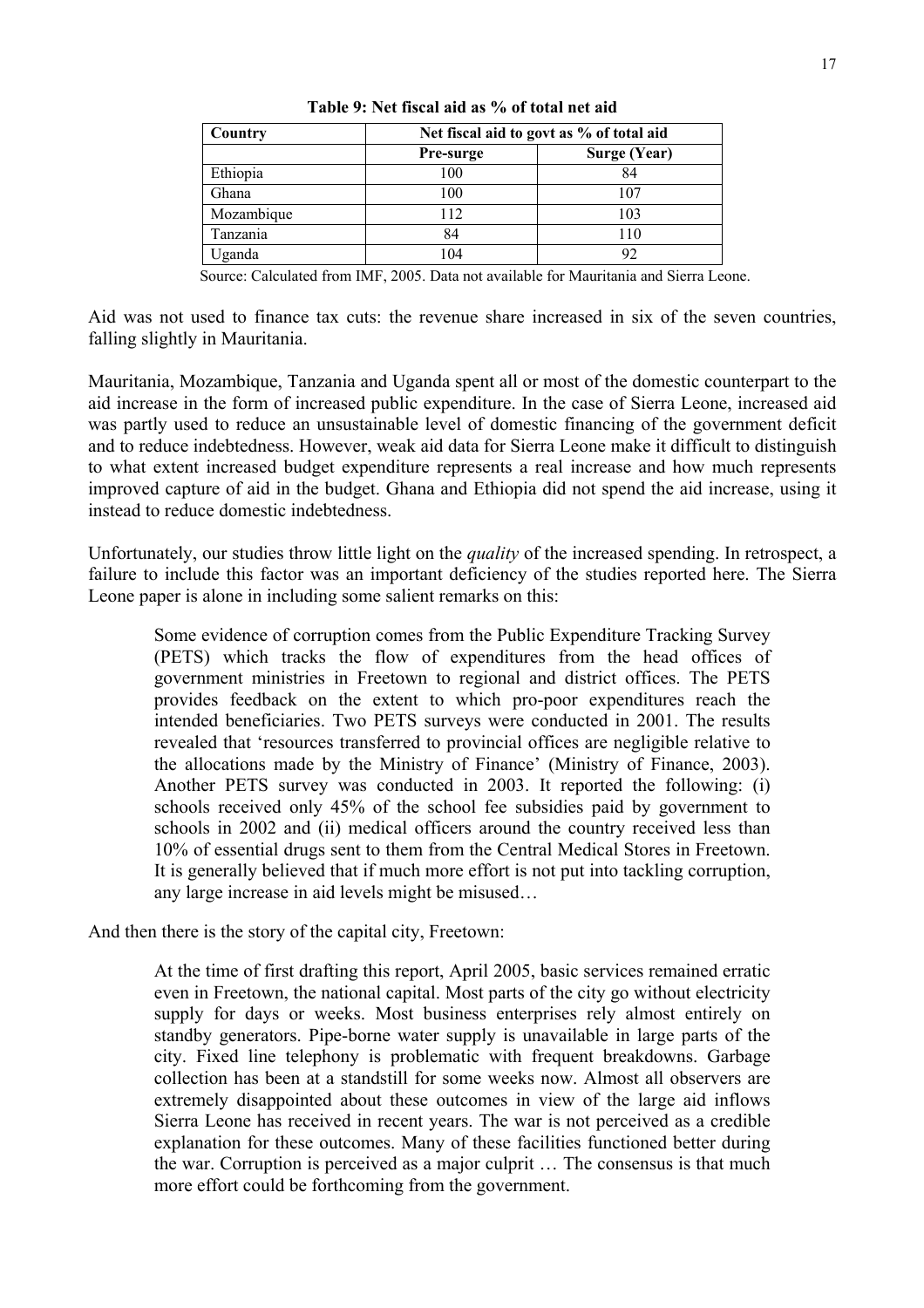Sierra Leone is admittedly a particularly difficult case but we are not at all sure that it is entirely unrepresentative.

|                                       | Pre-surge  | <b>Surge</b> | <b>Difference</b> | Was aid spent?                                             |
|---------------------------------------|------------|--------------|-------------------|------------------------------------------------------------|
| <b>ODI</b> only                       |            |              |                   |                                                            |
| Mauritania                            | 1996-98    | 1999-2002    |                   | More than 100% spent.                                      |
| Net aid inflows                       | 21.4       | 26.2         | 4.8               |                                                            |
| Revenue (excluding grants)            | 28.5       | 27.9         | $-0.6$            |                                                            |
| Expenditure (excluding                | 22.7       | 27.2         | 4.5               |                                                            |
| external interest)                    |            |              |                   |                                                            |
| Overall fiscal balance                | 5.8        | 0.7          | $-5.1$            |                                                            |
| before aid                            |            |              |                   |                                                            |
| <b>Sierra Leone</b>                   | 1997-99    | 2000-03      |                   | Govt spent 28%. Figure is                                  |
| Net fiscal aid inflows                | 3.3        | 23.4         | 20.1              | distorted by large 2001 debt                               |
| Revenue (excluding grants)            | 6.6        | 13.3         | 6.7               | relief (reduced external debt<br>by 20% of GDP). Excluding |
| Expenditure                           | 18.4       | 31.2         | 12.8              | 2001, government spent 54%                                 |
| Overall fiscal balance                | $-11.7$    | $-17.4$      | $-5.7$            | of the aid increase. Some use                              |
| before grants                         |            |              |                   | of aid to reduce domestic                                  |
|                                       |            |              |                   | financing of the un-sustainable                            |
|                                       |            |              |                   | deficit was inevitable.                                    |
| <b>IMF &amp; ODI case studies</b>     |            |              |                   |                                                            |
| Mozambique                            | 1998-99    | 2000-03      |                   |                                                            |
| Net fiscal aid inflows                | 12.9       | 17.9         | 5.0               | Spent                                                      |
| Revenue (excluding grants)            | 12.6       | 13.9         | 1.3               | 100%                                                       |
| Expenditure                           | 26.0       | 32.7         | 6.7               |                                                            |
| Overall fiscal balance                | $-13.0$    | $-18.5$      | $-5.5$            |                                                            |
| before grants                         |            |              |                   |                                                            |
|                                       | IMF: 1998- | IMF: 2000-03 |                   |                                                            |
| Tanzania<br>Net fiscal aid inflows    | 99<br>4.7  | 8.6          | 3.9               |                                                            |
|                                       |            | 12.5         |                   | Spent<br>91%                                               |
| Revenue (excluding grants)            | 12.1       |              | 0.4               |                                                            |
| Expenditure<br>Overall fiscal balance | 16.7       | 20.7         | 4.0               |                                                            |
| before grants                         | $-4.8$     | $-8.3$       | $-3.5$            |                                                            |
| <b>IMF</b> only                       |            |              |                   |                                                            |
| <b>Ethiopia</b>                       | 1999-00    | 2001-03      |                   | Not spent                                                  |
| Net fiscal aid inflows                | 5.3        | 11.2         | 5.9               | $0\%$                                                      |
| Revenue (excluding grants)            | 18.0       | 19.4         | 1.5               |                                                            |
| Expenditure                           | 31.8       | 32.5         | 0.7               |                                                            |
| Overall fiscal balance                | $-13.8$    | $-13.0$      | $0.8\,$           |                                                            |
| before grants                         |            |              |                   |                                                            |
| Ghana                                 | 1998-00    | 2001-03      |                   | Not spent                                                  |
| Net fiscal aid inflows                | 1.3        | 7.0          | 6.0               | 7%                                                         |
| Revenue (excluding grants)            | 17.1       | 19.0         | 1.9               |                                                            |
| Expenditure                           | 27.0       | 29.3         | 2.3               |                                                            |
| Overall fiscal balance before         | $-9.9$     | $-10.3$      | $-0.4$            |                                                            |
| grants                                |            |              |                   |                                                            |
| Uganda                                | 1999-00    | 2001-03      |                   | Mostly spent                                               |
| Net fiscal aid inflows                | 9.3        | 12.5         | 3.2               | 74%                                                        |
| Revenue (excluding grants)            | 12.6       | 12.8         | 0.1               |                                                            |
| Expenditure                           | 22.2       | 24.7         | 2.5               |                                                            |
| Overall fiscal balance before         | $-9.6$     | $-12.0$      | $-2.4$            |                                                            |
| grants                                |            |              |                   |                                                            |

**Table 10: Was aid spent?** 

Source: IMF (2005), and ODI country case studies.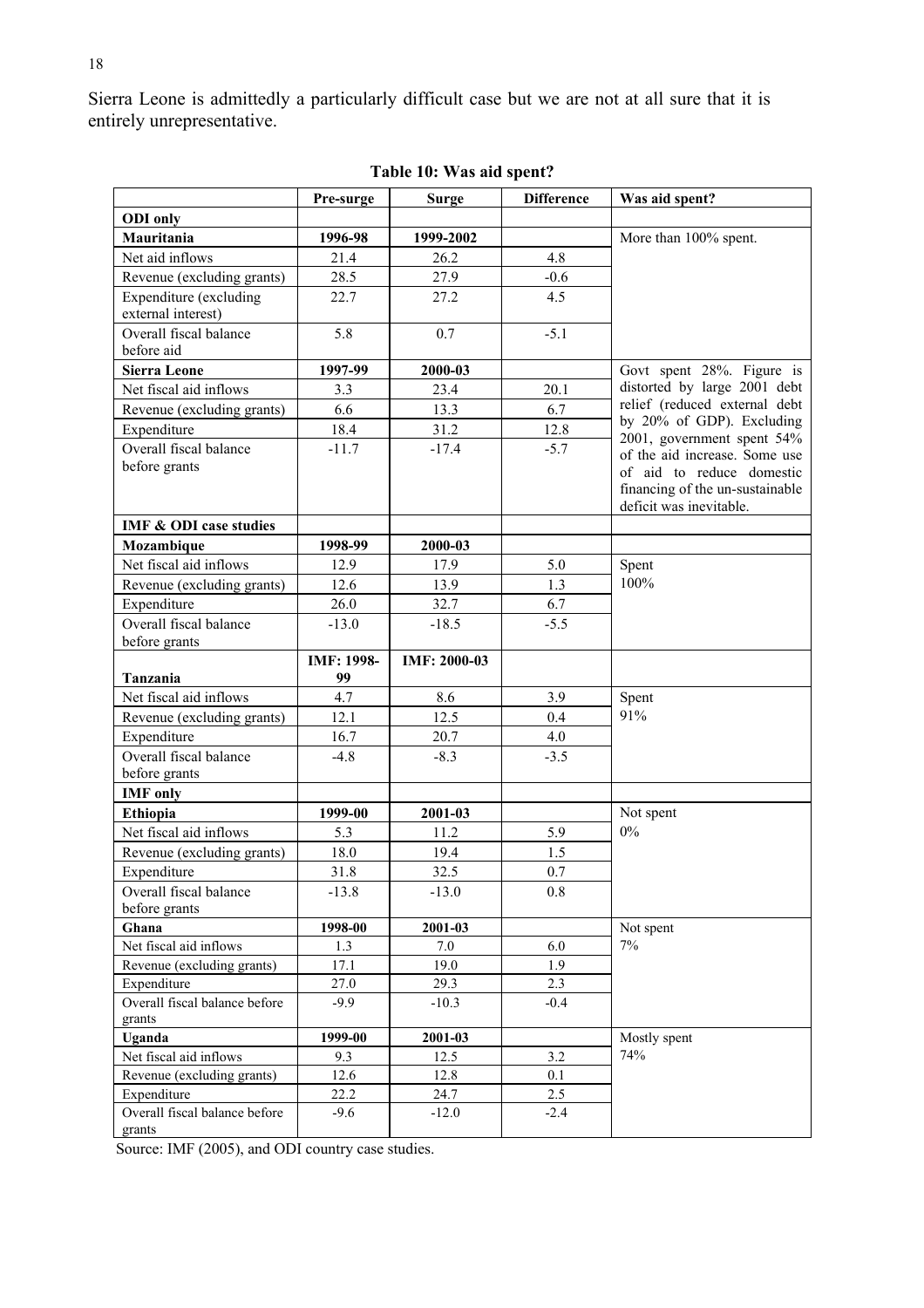One of the influences on the extent to which governments spend aid increases relates to the predictability and sustainability of such rises. Governments deciding how to utilise aid are faced with the following problems:

- Aid is committed only short-term and usually conditionally, making it an unreliable source of funding for long-term spending obligations (such as are required in order to achieve the MDGs). As Tables 3 and 4 have shown, it would be unwise to assume that increases will be sustained.
- Commitments are themselves unreliable, with one study suggesting that past trends are a better guide to likely aid disbursements than donor promises.<sup>4</sup>
- The timing of donor disbursements within and between years is also unpredictable.

Given these problems, governments have sensibly adopted cautious planning assumptions. Tanzania bases budgets on aid actually committed, and authorises spending only on aid actually received. It consequently budgets very conservatively, preferring to use a supplementary budget to allocate additional receipts rather than incurring the need for budget cuts. This makes forward planning and prioritisation difficult, and tends to result in a stop-start pattern of activity. Uganda has a more forward-looking view, and has achieved some success in getting more aid allocated as budget support, and released early in the budget year. Uganda has also been relatively sophisticated in adjusting donor promises based on past disbursement performance.

### **(c) Summary of aid utilisation**

 $\overline{a}$ 

Table 11 reproduces the classification of aid absorption and expenditure as set out in the IMF report, with the two further ODI countries added.

|                        | Not spent          | <b>Partly spent</b> | <b>Mostly spent</b> | <b>Fully spent</b>   |
|------------------------|--------------------|---------------------|---------------------|----------------------|
| Not absorbed           | Ghana $(0, 7)$     |                     |                     | Tanzania (0, 91)     |
| Partly absorbed        | Ethiopia $(20, 0)$ |                     | Uganda $(27, 74)$   | Mauritania (??, 100) |
| <b>Mostly absorbed</b> |                    | Sierra Leone<br>(?) |                     | Mozambique (66, 100) |
| <b>Fully absorbed</b>  |                    |                     |                     |                      |

**Table 11: Aid utilisation by country** 

(Figures in parentheses refer respectively to percentages of aid absorbed and spent. Question marks indicate that the data are not clear.)

Ethiopia and Ghana neither absorbed nor spent the increased aid, taking the opportunity to re-build foreign-exchange reserves and reduce government debt. The history of volatile aid receipts (due to the war in Ethiopia and erratic economic management in Ghana) may have prompted both to reduce their vulnerability to future fluctuations in aid. Sierra Leone also needed to re-build foreignexchange reserves and reduce unsustainable domestic financing of the budget, but also had to finance post-war reconstruction. It therefore absorbed most of the aid, and significantly increased spending.

<sup>4</sup> Bulir and Hamann (2003). See also Bulir and Hamann (2005), finding that recent attempts to reduce volatility have not resulted in significant improvements.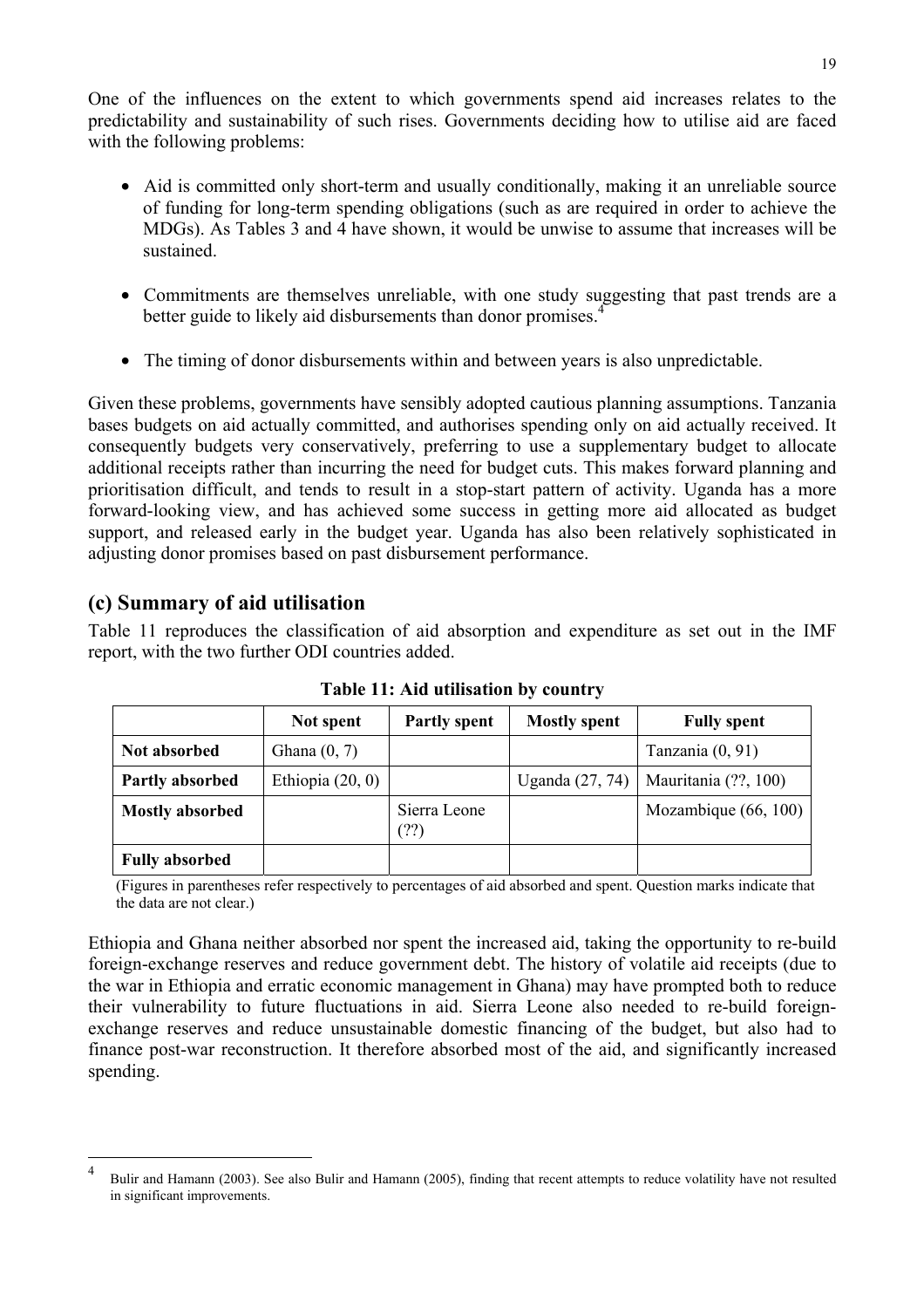Mauritania, with high aid and FDI inflows and with the prospect of a big improvement in earnings from oil, was able to both increase net imports and add to foreign-exchange reserves. This can only be described as 'full absorption' of the aid if it is assumed that aid was financing the growth in net imports. In practice, a significant share of increased net imports was directly related to capital inflows related to oil development. We have therefore classed Mauritania as a case of partial absorption. The aid increase was in any case more in the nature of a recovery from a previous decline rather than a genuine 'surge'.

The other countries spent the domestic counterpart, but did not absorb the foreign exchange. The increased public expenditure was not truly 'financed' by aid, which was largely saved in higher foreign-exchange reserves, but was actually financed from domestic sources. Essentially, the choices are between increased demand growth and the risk of inflation, or tighter control on private sector credit to leave room for faster growth in public expenditure.

Box 2 shows the consequences of these policy choices in the case of Tanzania, which were rather negative for the development of the private sector.

#### **Box 2: Consequences of spending aid that has not been absorbed: Tanzania**

Aid to government in Tanzania increased by 8% of GDP between 1995 and 2004, and was the major source of finance for an 11% of GDP increase in public expenditure. However, total aid to the economy fell as a share of GDP in the 1990s, and we have seen that the subsequent increase in aid was not absorbed through increased net imports.

| Tanzania: Trends in government finance (all as % of GDP) |  |
|----------------------------------------------------------|--|
|----------------------------------------------------------|--|

| Indicator              | 1995 | 1996 | 1997 | 1998 | 1999 | 2000         | 2001 | 2002 | 2003 | 2004 |
|------------------------|------|------|------|------|------|--------------|------|------|------|------|
| Total domestic revenue | 13   | 13   | 14   | 13   | 13   |              | 12   | 12   |      | 13   |
| Total expenditure      | 14   | 13   | 17   | 17   | 18   | 18           | 21   | 19   | 23   | 25   |
| Total aid to govt      |      | 4    | 4    |      | 4    | <sub>b</sub> |      | O    |      |      |
| Total aid: GDP         | 17   | 14   | 12   | 12   |      |              |      | 13   | 16   |      |

Source: Based on Ministry of Finance data and Economic Survey for 2002 and 2004.

With government revenue flat as a share of GDP, increased government expenditure required tight credit controls to avoid an inflationary increase in domestic demand.

#### **Tanzania domestic credit as % of GDP**

|                                                                      | 1994 | 1995 | 1996 | 1997 | 1998 | 1999 | 2000 | 2001 | 2002 | 2003 |
|----------------------------------------------------------------------|------|------|------|------|------|------|------|------|------|------|
| Inflation                                                            |      | 27.4 | 21   | 16.1 | 12.9 | 7.8  | 6    | 5.2  | 4.9  | 4.4  |
| Total domestic credit by<br>the banking sector $\frac{6}{6}$<br>GDP) | 27.1 | 23.0 | 15.7 | 12.4 | 12.2 | 13.0 | 12.0 | 9.7  | 9.6  | 8.4  |
| Domestic Credit to<br>Private Sector<br>$(\%$ GDP)                   | 9.7  | 6.7  | 3.1  | 3.5  | 4.3  | 4.7  | 4.6  | 4.9  | 6.0  | 7.6  |
| Average real lending rate                                            |      |      | 6    | 8    | 12   | 15   | 17   | 16   | 11   | 11   |

Source: Bank of Tanzania, Bureau of Statistics and Public Expenditure Review, 2003; and World Development Indicators.

By 1996, private sector credit as a share of GDP was less than one third of the level of the early 1990s. As a share of a rapidly growing GDP, it was still significantly below the level of the early to mid-1990s by 2003. Although lending rates came down slightly, inflation came down far more quickly, resulting in real interest rates increasing from 1% to peak at 17% in 2000, a rate at which few investments could be confident of being profitable. Both public and private investment came down during the period of shrinking aid and declining economic growth in 1993-6, but private investment continued to fall in the late 1990s.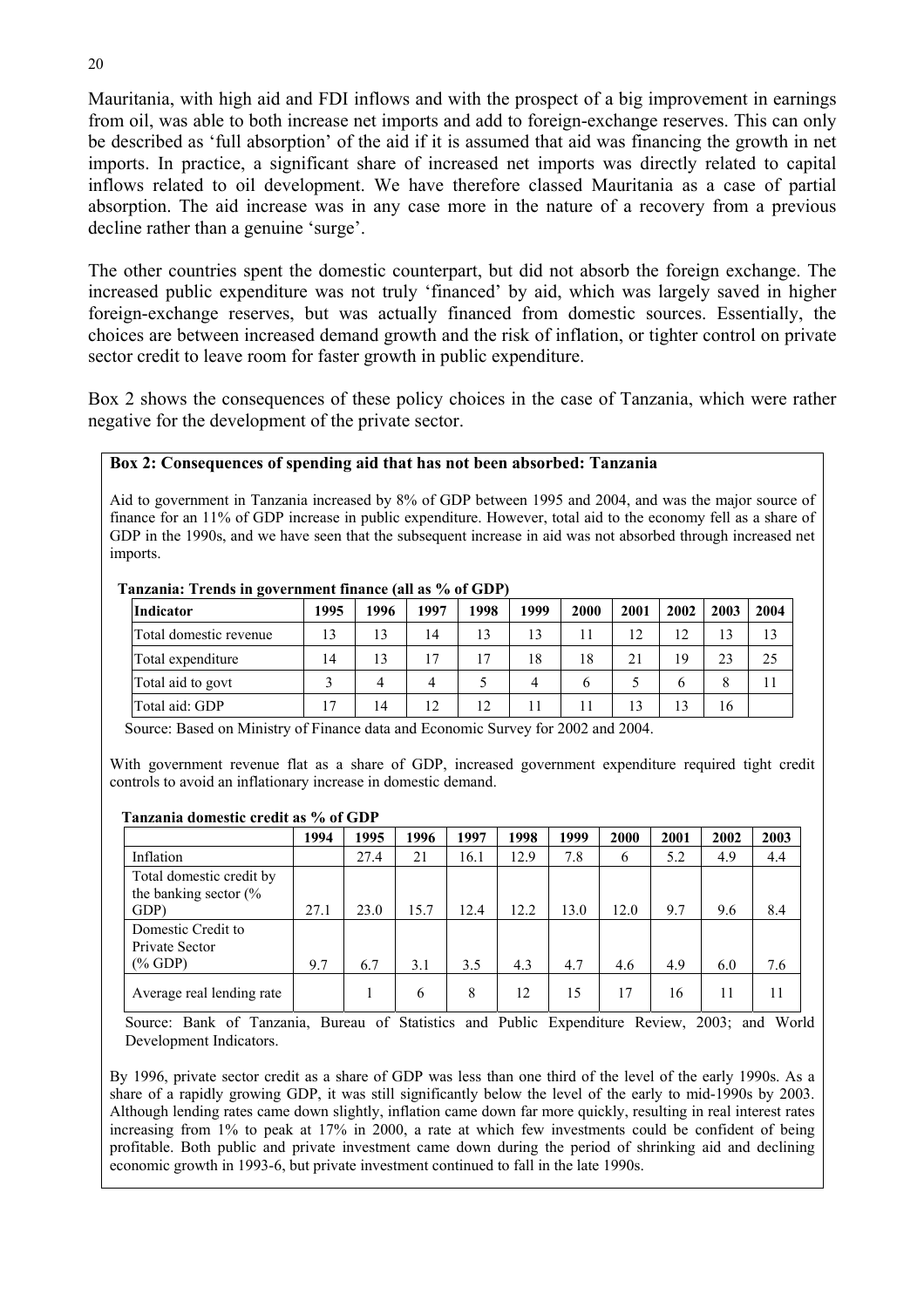### **5. Is there a Dutch Disease problem?**

To revert for a moment to the commodity boom experience, an important mechanism through which commodity price surges may wreak long-term damage on the exporting economy is by creating a shift in relative prices unfavourable to exporting and import-substituting sectors towards the production of 'non-tradeables.' In small trade-reliant economies, the introduction of such a price bias can be expected to have quite seriously adverse longer-term effects on growth. The most likely routes through which such a shift in price relativities may occur is through inflation of domestic prices and an appreciation in the (real) exchange rate, as a result of increased supplies of foreign exchange. This shift in relative prices is liable to pull resources out of the production of tradeables in favour of non-tradeables. Potential industrial and other 'non-traditional' exports are likely to be put at particular risk by exchange-rate appreciation.

The question here is whether an aid surge may have analogous effects, appreciating the real exchange rate (REER) and undermining the growth of exports, especially non-traditional ones. The importance of this issue is underlined by the very large size of aid inflows relative to export and other macroeconomic aggregates, demonstrated earlier. There is research which indicates this may be a real problem. The most recent and perhaps most substantial publication pointing in this direction is by members of the IMF's research staff (Rajan and Subramanian, 2005), who find that 'aid inflows have systematic adverse effects on a country's competitiveness, as reflected in a decline in the share of labour intensive and tradeable industries in the manufacturing sector … [and] evidence suggesting that these effects stem from the real exchange-rate overvaluation caused by aid inflows'. Against this, other studies have found Dutch Disease effects, both from commodity and aid booms, to be either weak or unimportant. $5$ 

What of the countries studied here? The message of the studies is generally reassuring. The position is summarised in Table 12 which gives qualitative indicators of the presence or absence of symptoms of Dutch Disease, comparing the situation pre- and post-surge. Perhaps most significantly, the REER depreciated in varying degrees in all but two of the countries and the general trend in inflation was also downward. The position with exports was somewhat more mixed and also harder to interpret.

| Country &           | <b>REER</b>    | <b>Domestic inflation</b> | <b>Total exports</b> | Share of non-       |
|---------------------|----------------|---------------------------|----------------------|---------------------|
| surge period        |                | rate                      |                      | traditional exports |
| <b>Ethiopia</b>     | No significant | Small decline             | Some growth          | Some increase       |
| 2001-03             | change         |                           |                      |                     |
| Ghana               | Some           | Major decline             | Some growth          | Little change       |
| 2001-03             | appreciation   |                           |                      |                     |
| Mauritania          | Some           | No significant            | Small decline        | n.av                |
| 1999-02             | depreciation   | change                    |                      |                     |
| Mozambique          | Small          | Modest reduction          | Substantial          | Large increase      |
| 2000-02             | depreciation   |                           | growth               | (new mines)         |
| <b>Sierra Leone</b> | Significant    | Substantial               | Large expansion      | n.av                |
| 2000-02             | depreciation   | reduction                 | (post-conflict)      |                     |
| Tanzania            | Small          | Small decline             | Substantial          | Substantial         |
| 2000-03             | depreciation   |                           | growth               | increase            |
| Uganda              | No change      | No change                 | Little change        | Substantial         |
| 2000-03             |                |                           |                      | <i>ncrease</i>      |

**Table 12: Dutch Disease indicators** 

Note: We confine ourselves here to qualitative assessments due to non-comparabilities and other ambiguities in the statistics.

Sources: IMF (2005) and ODI country case studies.

 $\overline{a}$ 5 See Malik (2005).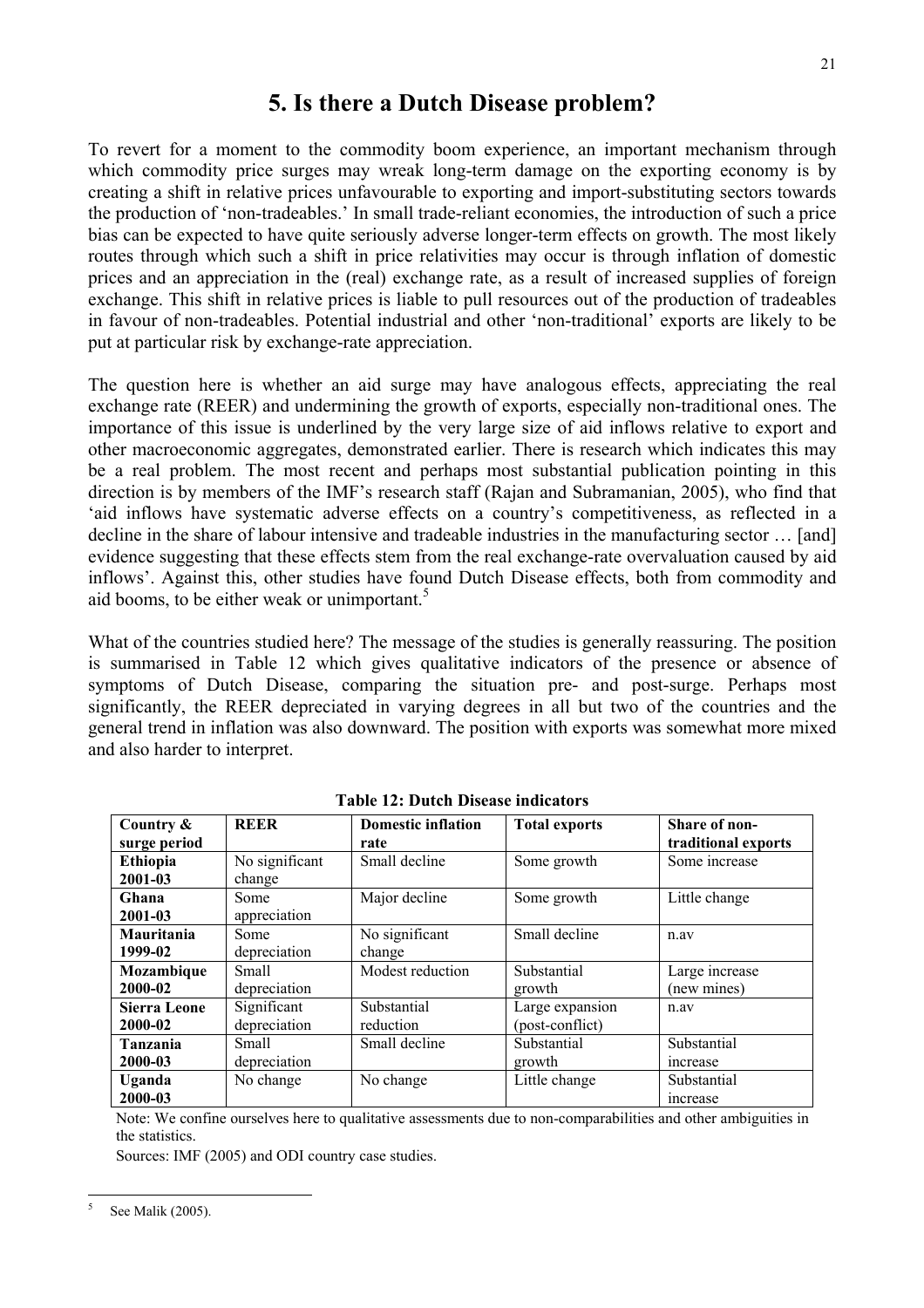Most of the ODI country studies reported an absence of evidence of Dutch Disease problems. Added to this is the conclusion of the IMF study, that there was no evidence of REER appreciation during the aid surge episodes studied there.

One recurring line of explanation for the countries' apparent immunity from this disease is that, in the type of economies studied here, export supply is more likely to be determined by non-price factors, such as poor transport and storage facilities. The Mozambique study stresses this, along with market-structure considerations:

…the hypothesis that Dutch Disease may explain export performance in Mozambique is too simplistic. In fact, sectors that are growing fast are those dependent on FDI, that are of large scale, that operate within oligopolistic or monopolistic conditions, and which do not depend on (seriously constrained) local productive capacities. Outside such conditions, no sector of the economy is growing fast, and most are either stagnant or collapsing. [Furthermore], the economy is starved of crucial capacities – technological, financial, entrepreneurial, informational, skills, certification and quality systems, organisation of supply chains, and so on. Very large projects benefit from linkages with international corporations, which address many of the issues mentioned, and/or they can create the conditions if necessary. Medium and small projects do not necessarily benefit from the same international linkages and cannot afford to create all the conditions they need to operate successfully.

However, we would like to caution against discarding Dutch Disease as a potential negative effect of an aid scaling-up. We should remind ourselves that existing aid levels in the countries under study are already high and, therefore, that any major scaling-up could have potentially large macroeconomic effects. The envisaged doubling of aid would raise major issues for absorption and spending. Moreover, relative prices are ultimately apt to assert an important influence, not least because they affect the incentives for relieving non-price bottlenecks.

Before setting out our reasons for concern, we should draw attention to a measurement problem. Theory defines the REER in terms of the relative movement of the prices for tradeable and nontradeable goods and services. The difficulties are (a) that few goods and services are actually nontradeable (although some are more readily tradeable than others) and (b), in any case, the price ratio in question cannot be directly observed. As a pragmatic matter, therefore, statisticians measure the REER by adjusting the nominal exchange rate for differences in the inflation rates of the home country and its trading partners. As can be judged, however, this is conceptually different and it is by no means obvious that an inflation-adjusted REER is an accurate proxy for a 'true' REER based on relative tradeable/non-tradeable prices. Caution is therefore needed in drawing any strong policy conclusion – in either direction – on the basis of most computations of REERs.

Turning now to reasons for a continuing concern about Dutch Disease, one is our finding that none of the countries fully absorbed and spent the aid in question. To the extent that this was so, the idea of an 'aid surge' has to be qualified and the basis for predicting symptoms of Dutch Disease is weakened. Not only that but fear of Dutch Disease was one of the specific reasons for holding back. This is brought out most clearly in the Tanzania paper, where the central bank explicitly restrained the absorption of available aid for fear of exchange-rate appreciation. There is, however, a limit to the desirable extent to which foreign-exchange reserves can be accumulated (see the Mozambique paper for some impatience with the opportunities lost by such a policy) and as that option disappears the dangers of a REER appreciation are increased.

A second concern relates to changes in recent years to the uses of aid, particularly the modern-day preoccupation with using it to directly promote poverty reduction and the MDGs. Beyond the short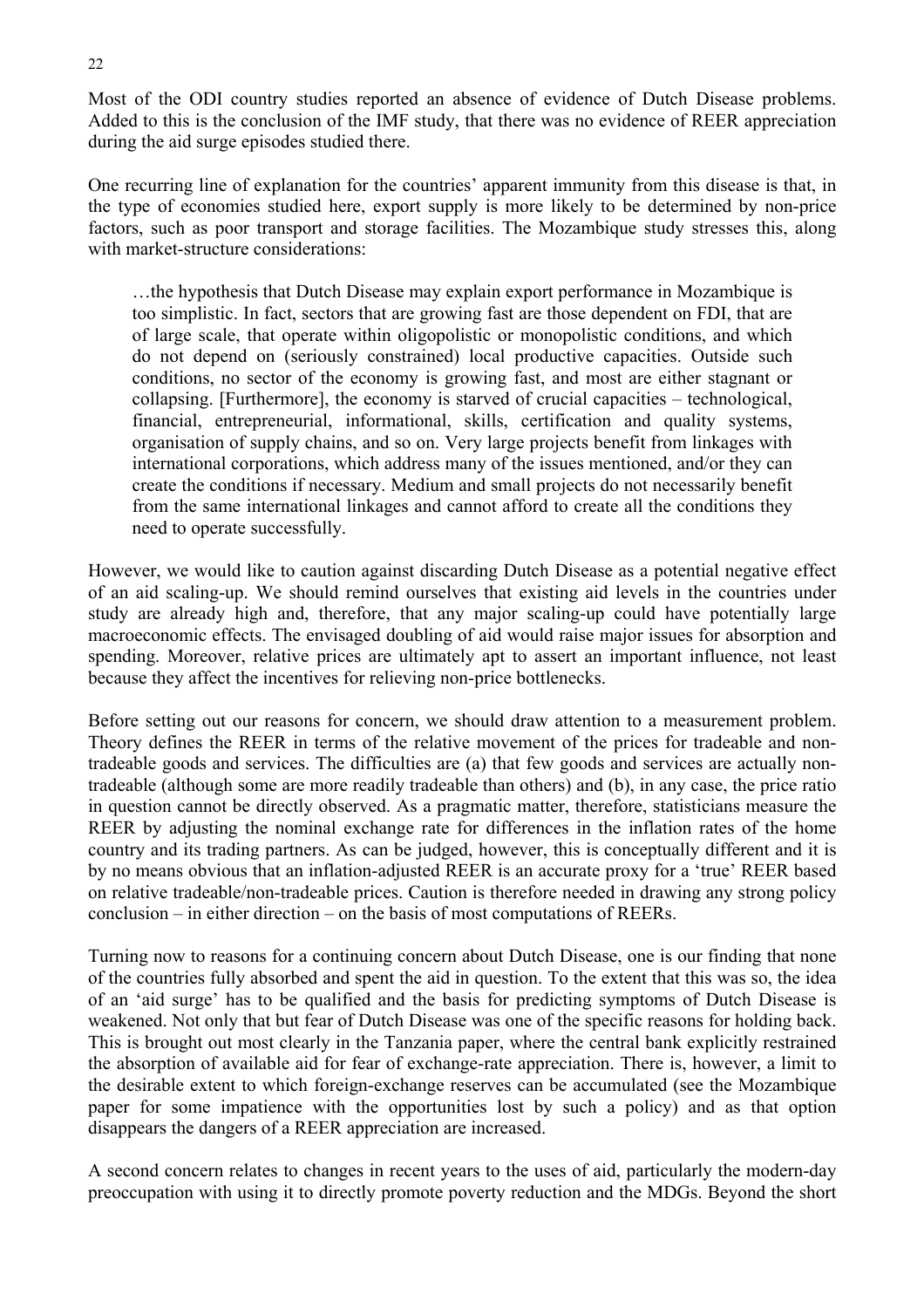run, whether or not an aid surge disadvantages the tradeable-goods sectors is likely to be strongly influenced by how the aid is used, and how effectively. Where, for example, it is used to reduce the non-price constraints on exporters, e.g. by appropriate improvement in the infrastructure, the costreducing effects of this can more than offset any disincentives emerging from the exchange rate (Adam and Bevan, 2005). Another possibility is that aid might be used to reduce or remove forms of taxation which reduce private sector efficiency and investment, although donor Ministers of Development Co-operation are likely to be rather resistant to this option. Unfortunately, recent years have witnessed a switch in aid use away from directly-productive investments in favour of current and investment expenditures in the social sectors.

To illustrate, Killick (2005a) estimated the proportion of British aid to Africa devoted to 'directly productive' activities (economic plus rural livelihoods sectors), expressed as a percentage of aid for 'social' spending (education plus health plus social plus governance), to have fallen from 371% in 1988/9-1989/90 and 208% in 1993/4-1994/5, to only 45% by 2003/4. Among our case studies, the Sierra Leone study provides data for 2003 showing over 70% of total aid going to humanitarian, social and governance uses and only 8% to productive sectors and infrastructure (with 21%) unallocated). It is fairly safe to say that this is a general pattern (although the position in Ghana is probably more mixed). An implication of this is that non-tradeables have become the more favoured outputs, increasing the danger of Dutch Disease. Other country illustrations point in the same direction. Thus, the Mozambique paper states:

Aid-driven growth is more related to private and public consumption and services, because two thirds of current expenditure, heavily financed by aid, is concentrated on the delivery of social services. Public expenditure is not directly related to the development of productive capacities, apart from a broad and general approach to infra-structures and human capital.

Along similar lines, the Tanzania paper points out that much aid is now directed at achieving the MDG targets and that the incremental costs of doing so are mainly local costs, more likely to affect non-tradeable prices. In Mauritania too, our study shows that net recruitment of civil servants, facilitated by increased aid, has been exclusively concentrated in education and health and that increased public-sector investments have not induced significant new imports.

Another, related, feature of the countries studied is that virtually no evidence has been found of aid being channelled to the private sector, or of it being utilised within the public sector for the explicit purpose of promoting private-sector development, a point also observed by the IMF study. This provides evidence of the behaviour of private investment pre- and post-surge in four of the countries and finds small declines in three of them (Ethiopia, Ghana and Tanzania). The significance of these considerations, of course, is that it is principally within the private sector that we would expect tradeables to be produced, while non-tradeables are likely to come disproportionately from the public sector.

A further related consideration is that the probable pro-public sector effects of scaling-up aid will tend to raise the demand for non-tradeables relative to tradeables, because the state will probably have a lower marginal propensity to import, as compared with private agents. If this is the case, it will tend to raise the price of non-tradeables relative to tradeables, i.e. to appreciate the REER – a pure example of Dutch Disease.

Finally, we should examine the export record of our countries. If Dutch Disease were a significant problem, that would predict a stagnant export record, particularly as regards manufactured and other non-traditional goods. The IMF paper states that overall export performance was strong in most countries in their sample and also shows a rather strong relative growth in non-traditional exports in three of them (Mozambique, Tanzania and Uganda).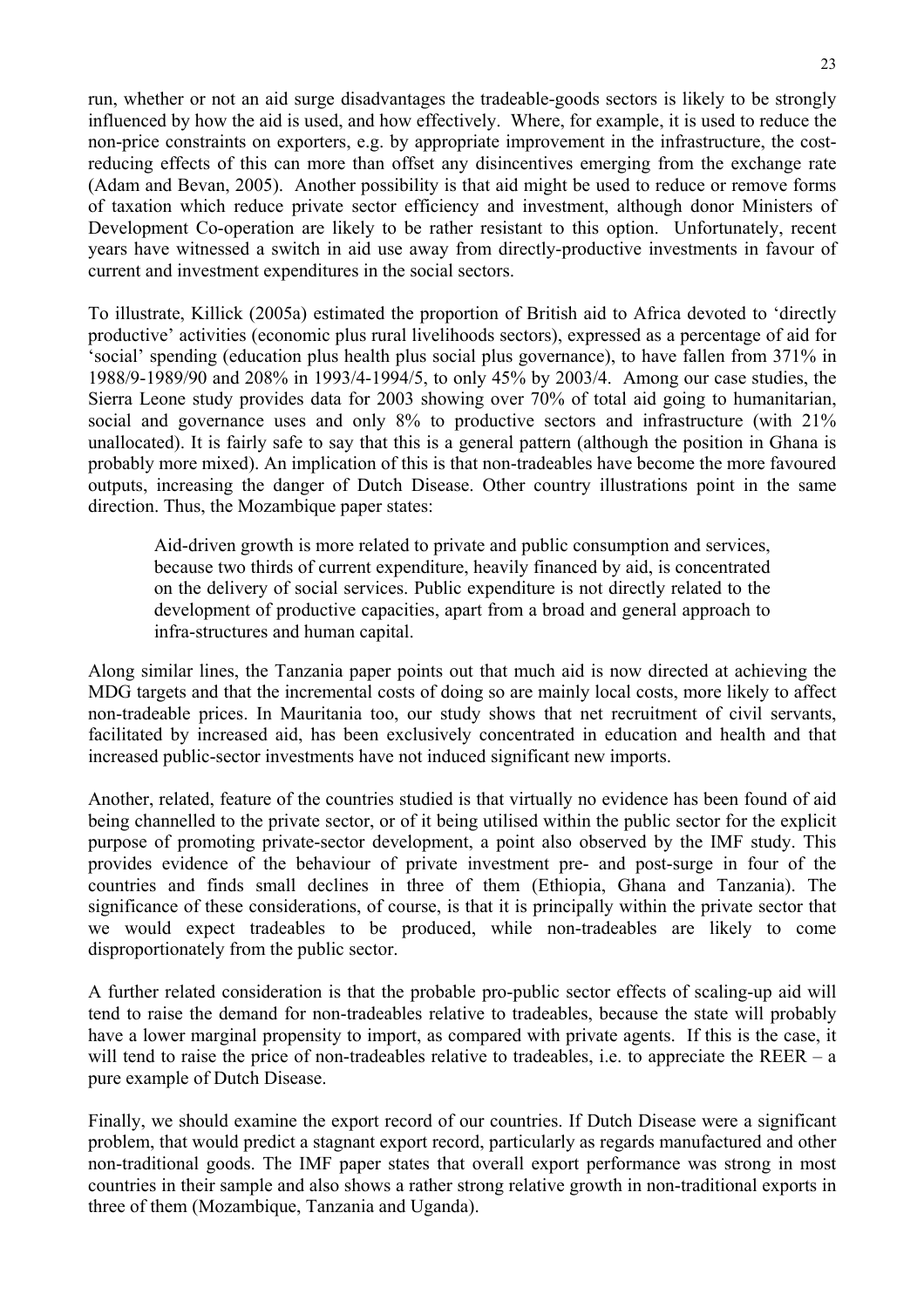Our own country studies portray a less reassuring scene. Tanzania certainly provides a positive case, with substantial rises in the dollar value of exports in recent years, exclusively concentrated in 'non-traditional' categories. While the latter are dominated by minerals, exports of manufactures have also grown quite fast, if only from a very small base. Mozambique can also point to rather rapidly growing total and non-traditional exports but our authors argue that this outcome has been a function of FDI in new 'mega projects' and that other exports 'are significantly lower and stagnant'.

Of Mauritania, our authors note that 'Economic growth was not led by exports (which have even decreased in spite of favourable price competitiveness)'. They attribute this outcome to 'an unfavourable tax structure, difficult access to bank credit, too costly civil services, telecommunications and transport' but it is worth pointing out that a depreciating REER should not be equated with improving export profitability if the effect of the aid surge is to result in a slower rate of depreciation than would otherwise have occurred. For this reason, an absence of REER appreciation during an aid surge is not sufficient to dispose of the Dutch Disease hypothesis.

To conclude on this topic and notwithstanding the reassuring indicators in Table 12, we regard the issue of whether a large scaling-up of aid is likely to induce Dutch Disease problems as unresolved. There is logic and evidence pointing in both directions and we caution against assuming that a large increase in aid to African countries would not induce this type of macroeconomic difficulty. The microeconomics of how the aid is used and its productivity will be crucial determinants, and there is every reason to expect that these would vary widely across countries.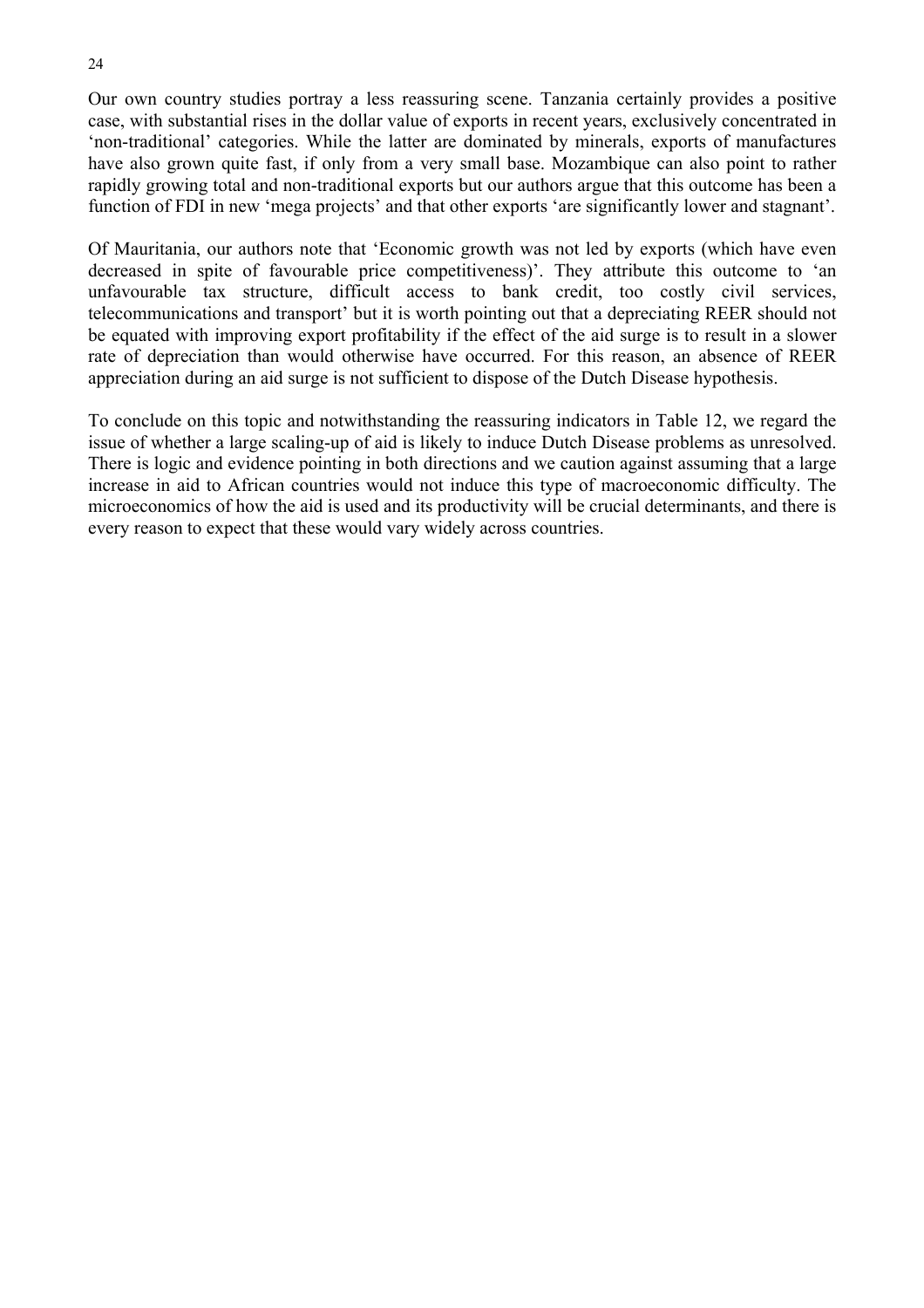## **6. Conclusions and implications for scaling-up**

#### **6.1 A balance sheet**

An implication of our analysis is that the doubling of aid to Africa would create some considerable challenges. A balance sheet would have entries on both sides. A reckoning for the cases studied above could be summarised as follows.

*Starting with the positives,* overwhelmingly the most important are the direct benefits that would surely accrue from the increased assistance and the ways in which this would further the cause of reducing poverty and accelerating progress towards the MDGs.

Of course, the extent to which these benefits are realised would hinge crucially on the quality of the extra spending facilitated – what is often called the absorptive capacity of governments. On this, it seems that in our case studies governments had the ability to spend all or most of the extra aid coming their way, with capacity constraints apparently not so large as to prevent this. The main exception was Sierra Leone, as might have been expected of a country only recently emerged from civil war. There are surprisingly few complaints in our studies about limited capacities and poorquality spending, although the studies did not attempt to focus on this aspect.

We can note in this connection that the aid surges studied were responses by donors to improvements in economic policies and performance and, in some cases, to the ending of conflicts. The aid surge was associated with higher investment and improved revenue performance. That this was the case was itself a positive, as was the willingness and ability of donors to respond to these developments. The question here is whether the commitment to double aid would be consistent with confining its allocation to well-performing governments.

A final positive from our findings is that the symptoms of Dutch Disease that might have been predicted from the aid surges were generally absent. An argument can be made that fears of this have been exaggerated and that non-price export constraints are a larger development problem for economies of this type, although the previous section has just cautioned against any presumption that Dutch Disease effects would be unimportant.

*Turning now to the negatives*, we should first remember that our study (and the IMF's) was about an unrepresentative sample of countries, biased in favour of good performers. A more universal scaling-up of aid to Africa is now contemplated. One therefore needs to be cautious about extrapolating general statements about African economies from the relatively positive record of our sample.

Next we should recall that there has been a good deal less absorption than spending. This has happened, in some cases, on a scale which contravened the 'golden rule' suggested in Section 3(b), that governments should avoid large excesses of spending over absorption. Countries have pursued a policy of stable or declining REERs in order to maintain the profitability of exporting and importsubstituting. The one exception was Tanzania in the late 1990s, when exchange-rate appreciation was associated with poor export performance until policy was changed. The result of these exchange-rate policies has been difficulty in fully absorbing the aid increase, with most countries accumulating reserves and absorbing less than half of the aid increase in higher net imports. None of the countries studied absorbed an aid increase on the scale now envisaged for Africa (doubling by 2010); the two thirds increase in aid absorption over four years in Mozambique was the closest.

The dangers of an excess of spending over absorption are the generation of inflationary pressures and/or a compensating credit squeeze on the private sector. At the same time, monetary authorities'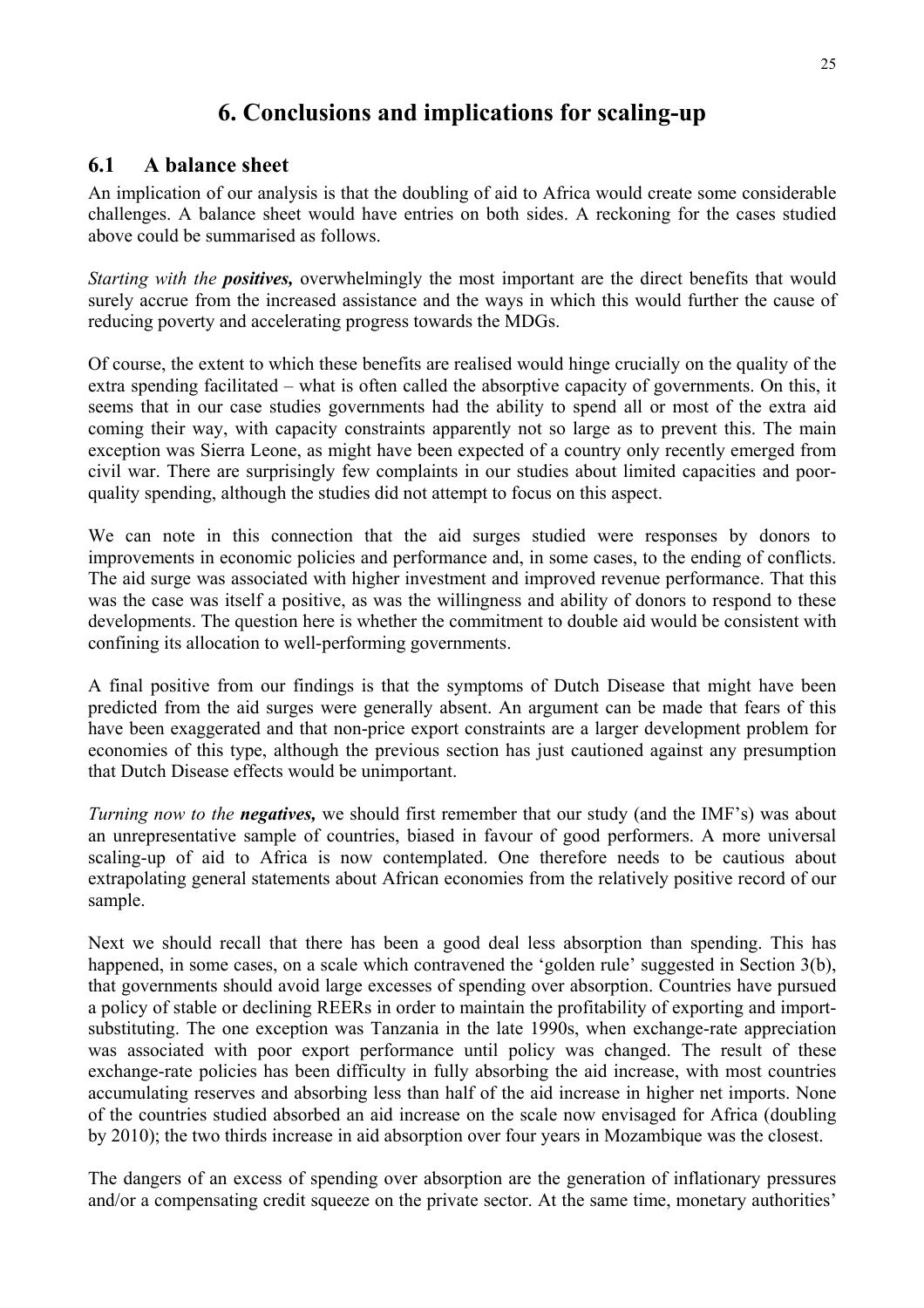reluctance to sell all of the extra foreign exchange made available by an aid surge is understandable and, indeed, responsible. It may partly reflect the lessons of previous commodity booms. The literature suggests that commodity booms bring meagre and transitory benefits, whereas the costs of the subsequent collapses are deeper and more lasting. There are two reasons for this:

- If governments incorrectly assume that a transient boom is permanent, they incur long-term spending obligations that are costly and difficult to reverse.
- Booms damage incentives for prudent budgetary management, opening the door to pressures for wasteful or low-priority expenditure.

The relevance of the commodity boom case is underlined by the evidence we have presented showing that past amounts of aid have swung wildly from year to year and over the medium term. The recent aid surges reviewed in this report need to be viewed in the context of a forty-year history of extreme fluctuations in aid levels. Monetary authorities are right to be reluctant to assume that a short-term increase will be sustained in future.

To sum up, the thrust of the positives and negatives unmistakably points in a cautionary direction. The potential for major gains from a scaling-up of aid is undoubted but the reasons for doubting that this potential will be substantially realised are rather powerful. $<sup>6</sup>$ </sup>

### **6.2 The key variables**

If the balance sheet provides an unclear pointer, we can ask what factors are likely to determine whether the positives or negatives will dominate. We would single out four variables as of particular importance:

- 1. *The degree of co-ordination of fiscal and monetary policies within recipient countries*. The importance of this dimension is a key finding of the IMF paper and is reinforced by our own studies. It follows analytically from the distinction between absorption and spending. There tends to be a separation of decision-making between the central bank and monetary policy staff of the Ministry of Finance, and the staff responsible for budget preparation and management. Thus, our Mauritanian study indicates that observed consistency of fiscal and monetary/exchange rate stances 'was more a matter of chance than the outcome of a thoughtful and deliberate management effort' and the paper on Mozambique concludes that, 'although Mozambique can absorb and spend more aid, it needs significantly better and better coordinated monetary policies to deal with inflows of resources. This will also require better planning of disbursement of resources throughout the budget cycle and a stringent adherence of aid donors to such planning…'
- 2. *The perceived predictability of aid flows*. The starting point here is the central empirical finding that none of the governments included fully absorbed the aid increases in the episodes studied. This is contrary to what donors would prefer and raises large questions about what might happen as a result of the prospective doubling of  $aid - a$  much larger increase than most of the surges studied here. What emerges is the centrality of the view taken by recipient authorities of the likelihood that the increase would be permanent. As we have already observed, the amount of aid has swung wildly from year to year in the past and over the medium term. The aid surges reviewed in this report need to be viewed in the context of a forty-year history of extreme fluctuations. Governments' willingness to absorb any future scaling-up of aid depends crucially on the extent to which they and their policymakers can be reasonably convinced that future predictability will be greatly improved as a

 $\overline{a}$ 6 For a wider-ranging critique of the scaling-up agenda see Killick (2005b).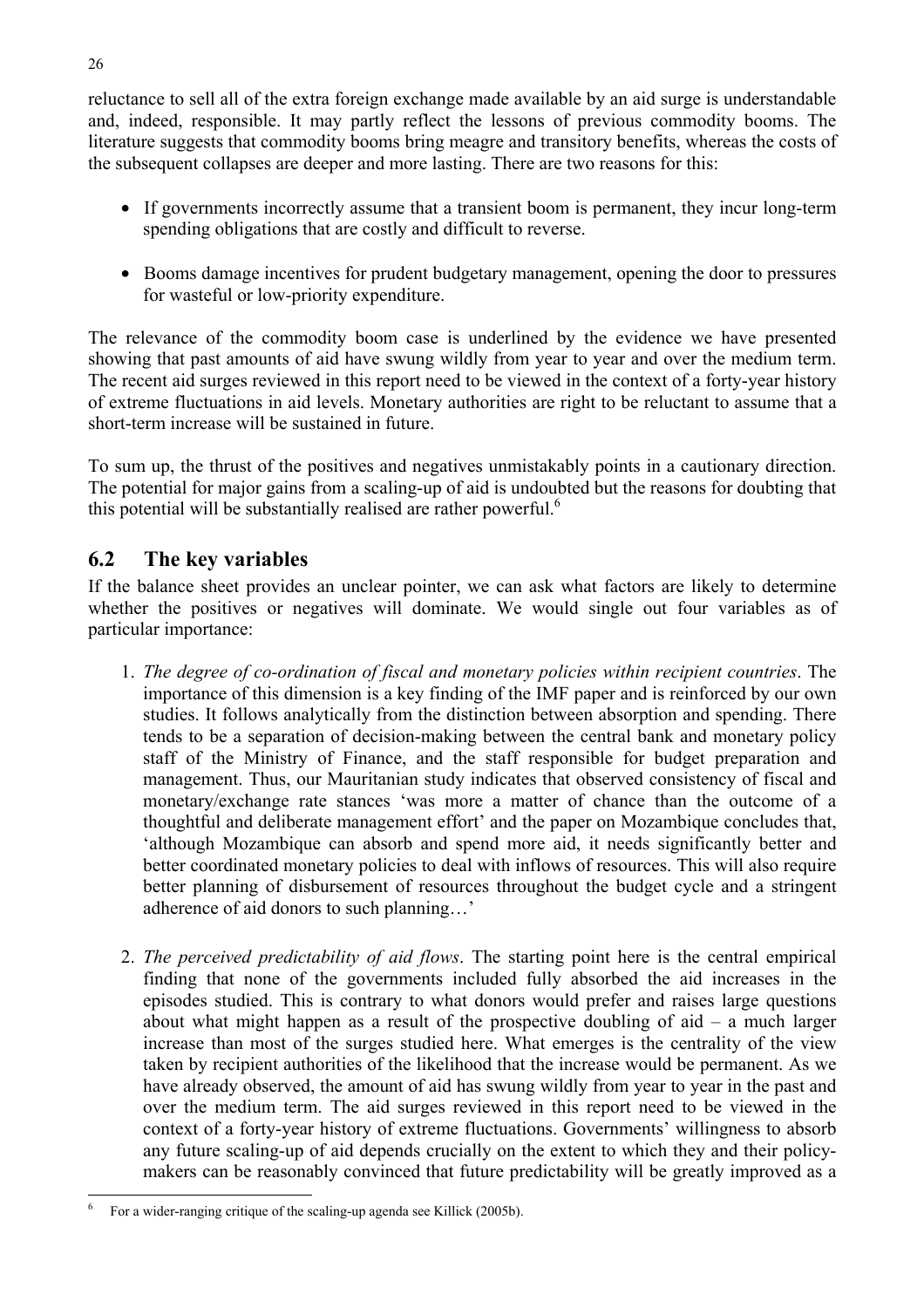source of long-term development finance. As recounted above, the Tanzanian case illustrates the potentially negative effects for inflation and for the private sector of an aid surge which the national authorities do not believe to be permanent, just as the decision in Mozambique to use some of an aid surge to increase reserves was a rational response by the monetary authorities to the temporary nature of previous aid increases. A fully absorbed and spent but unsustained doubling of aid could do more harm than good, placing a large collective responsibility on donors. Equally, a dependable long-term period of incremental increases would be considerably easier to manage, macroeconomically, than the large, quick, but potentially unsustained, scaling-up in prospect at present.

- 3. *The quality of public financial management (PFM) and the degree of donor influence on this* will also be of much importance, not least because of its potential influence on tradeablegoods producers. On the one hand, there are the salutary experiences with commodity booms pointing to a large-scale waste of public resources in the face of sudden increases in state spending power. We should bear in mind here the Sierra Leone example cited earlier. On the other hand, there are the safeguards that the IFIs and bilateral donors seek to build in to ensure that their monies are well spent and reach intended beneficiaries. A key issue here is the extent to which their efforts are likely to be successful. The past history of donordriven PFM reforms is not encouraging, nor is the wider literature on the effectiveness of conditionality. Moreover, a large scaling-up would create additional strains: increased pressures to spend within donor agencies, reducing their ability to act in a discriminating way to restrict enlarged aid allocations to those countries with good or improving standards of PFM, and a danger that the demands of the scaling-up itself may debilitate domestic efforts to strengthen the local institutional base.
- 4. *The quality of aid data flows*. If improved coordination of fiscal and monetary policies at the macroeconomic level is to be feasible, it has to be evidence-based – and the evidence has to be available. There are at least two major problems here: (a) the poor past record of donor agencies in providing recipient authorities with comprehensive, reliable and up-to-date statistics on actual and intended levels of support and (b) the limited ability (and perhaps interest) of recipient governments in processing data and feeding it into policy decision processes. To some extent, problem (a) reflects past donor reluctance to channel assistance through domestic budgetary processes. Evidently, there is little prospect for a sophisticated matching-up of fiscal and monetary responses if a significant amount of any increase in aid continues not to be 'on budget' and goes unreported to government.

#### **6.3 Policy implications for donors**

The analysis of this paper draws attention to some important challenges attendant on the scaling-up of aid to Africa and the overall tone is cautionary. For donors contemplating doubling aid for Africa in order to help achieve the MDGs, the main policy implications are rather easily read from the 'key variables' just listed. We therefore conclude by emphasising a few implications which we regard as crucial.

First, it is difficult to overstate the importance of improving the reliability and predictability of aid as a form of long-term finance, and (more difficult) of convincing governments that reliability has genuinely improved. Governments have had forty years to learn that aid increases are rarely sustained for more than a few years. This consideration favours arrangements such as the proposed International Financing Facility, which would provide greater assurance of dependable long-term flows at the global level, but this needs to be complemented by credible action to ensure that the reliability of aid is increased for individual countries, requiring donors to accept some restraints on their freedom to interrupt aid (see Foster, 2005a for a discussion and some suggestions). It also favours a measured, incremental approach over a large short-term increase.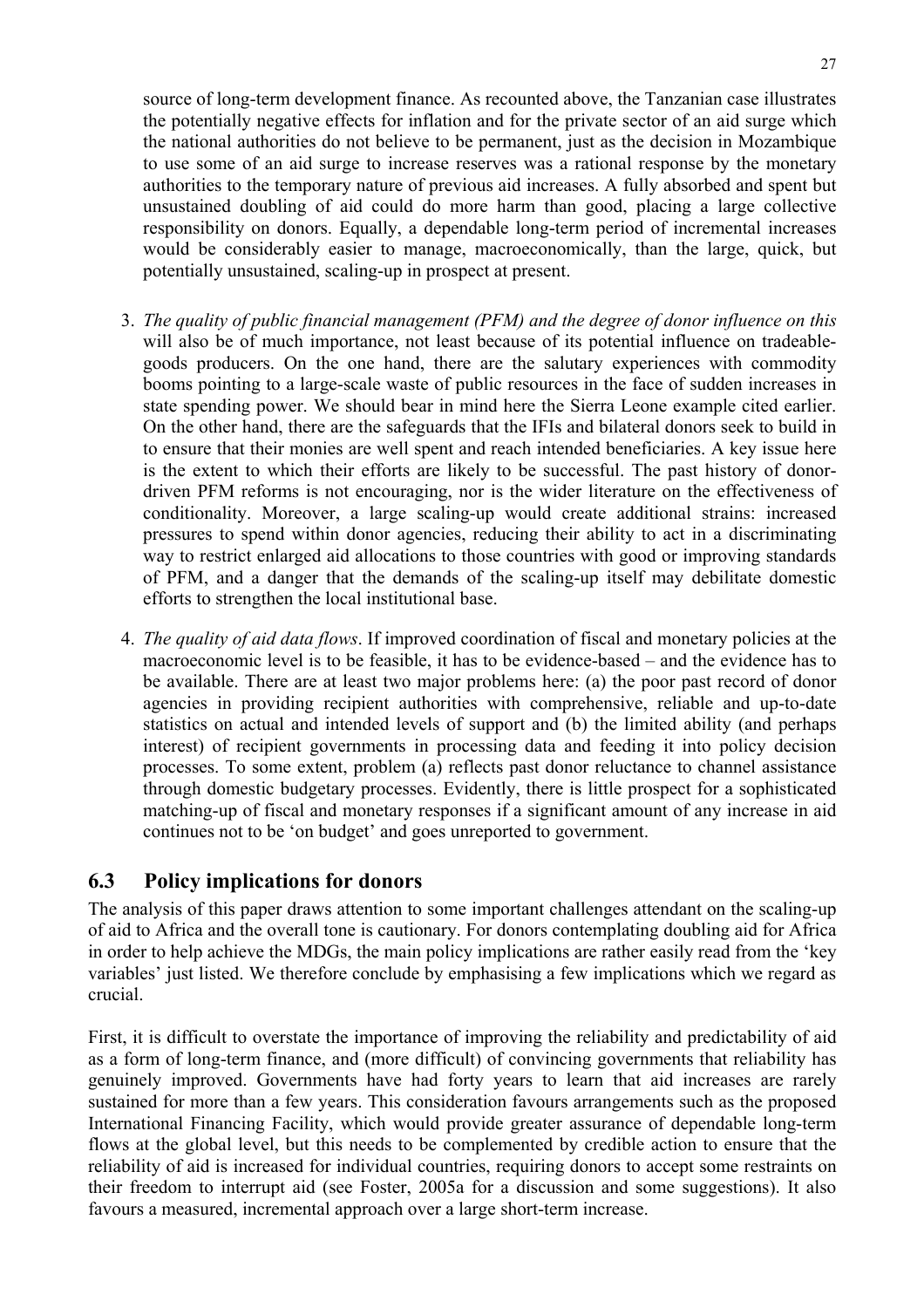Second, the increases in aid-financed public expenditure contemplated across Africa must be accompanied by increased absorption of the aid if it is not to risk damaging, counter-productive consequences for private sector growth. The incremental costs are dominated by local recurrent costs, and the necessary increased demand for foreign exchange may not be forthcoming without acceptance of exchange-rate appreciation. However, such an appreciation may itself be a serious drawback, following the Dutch Disease model. Aid therefore needs to be provided in the context of much more explicit agreement as to how the foreign exchange will be absorbed as well as how the budget resources will be spent. The IMF would need to be party to such agreements. There is a danger that donors are pressing ahead with plans for massive aid increases without having undertaken sufficient analysis of the implications for the rest of the economy. African governments have clearly been uncomfortable with the prospect of significant real exchange-rate appreciation, but the issue is not explicitly tackled. The consequences of implementing an expansion of public expenditures dominated by local costs without aid absorption is likely to be unhelpful to economic growth and to reducing long-term aid dependence.

In this context, what emerges from our discussion is that public expenditure choices – and the donor agencies which are involved – need to give far more attention to relieving supply constraints, particularly for export industries, as a means to absorb aid without placing pressure on the private sector. The social sectors clearly contribute in the medium-to-long-term, but the decline in spending on economic services and infrastructure needs to be re-examined.

Third, rapid increases in aid stand a good chance of being wasted unless they are provided in the context of carefully prioritised plans. This may sound banal but such plans are not yet in place, and large new commitments are being disbursed from 'special' vertical funds without any clear understanding of how they fit into overall budgetary or sectoral strategies (see Foster, 2005b). Questions arise about the capacities of African governments to spend rapidly increasing budgets effectively, as well as about the ability of donors to exert a decisive influence on PFM. Hence, there is a high risk that donor disillusion will develop, leading to broken promises and leaving governments with the familiar problem of transient benefits being succeeded by high costs, as they try to run expanded services and infrastructures with lower than expected resources.

Finally, donors need to reconcile themselves to two politically uncomfortable facts: (a) that it may quite often be the case that it makes good macroeconomic sense for aid to be saved for a while, rather than absorbed and spent; and (b) that there are some circumstances when it would make good sense to use aid to reduce taxation, especially to alleviate ways in which specific taxes may discourage private sector efficiency and investment.